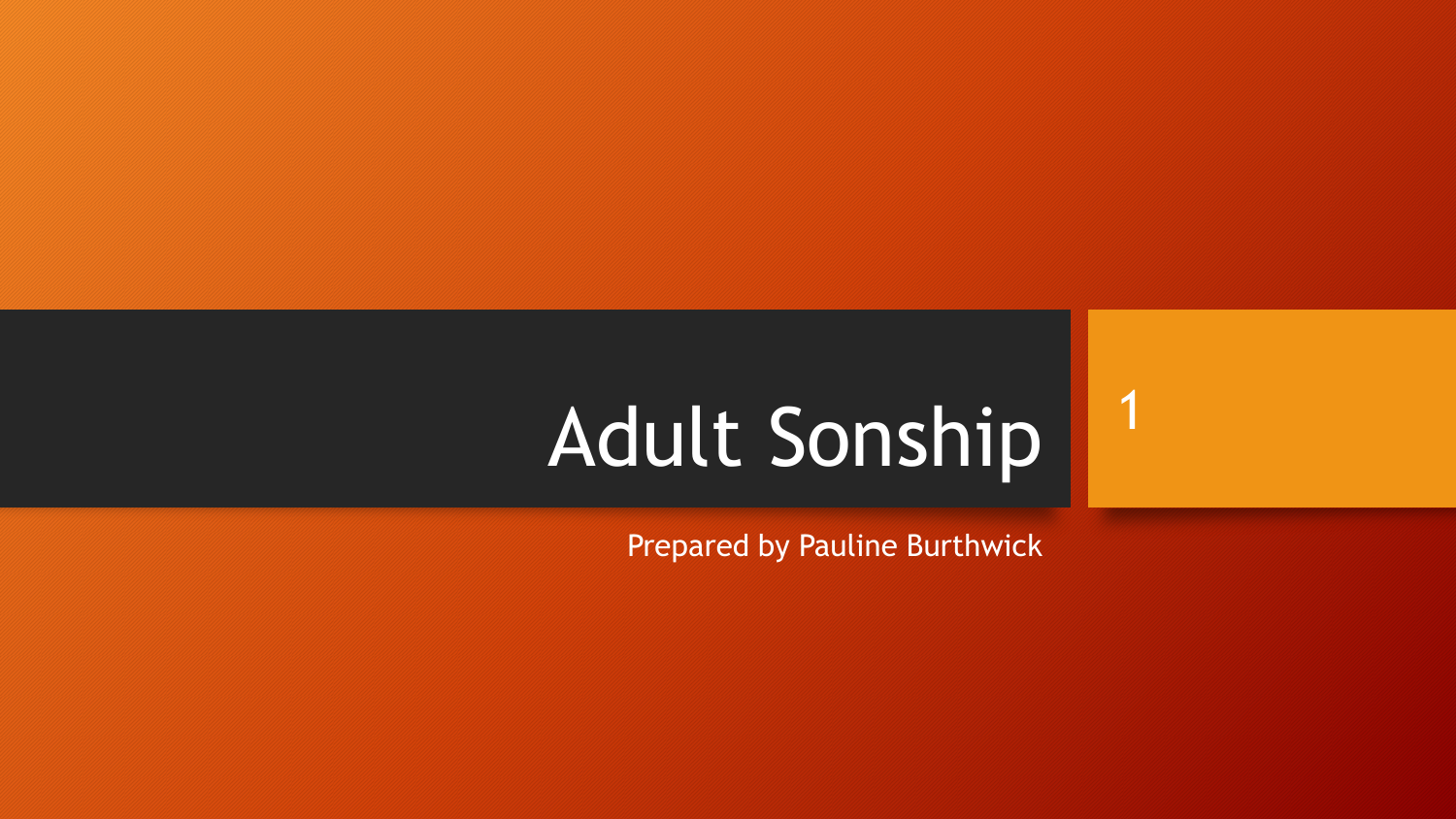- **Rom 8:12 Therefore, brothers and sisters, we have an obligation but it is not to the flesh, to live according to it.**
- **Rom 8:13 For if you live according to the flesh, you will die; but if by the Spirit you put to death the misdeeds of the body, you will live.**

- **Rom 8:14 For those who are led by the Spirit of God are the children of God.**
- **Rom 8:15 The Spirit you received does not make you slaves, so that you live in fear again; rather, the Spirit you received brought about your adoption to sonship. And by him we cry, "Abba, Father."**
- **Rom 8:16 The Spirit himself testifies with our spirit that we are God's children.**
- **Rom 8:17 Now if we are children, then we are heirs—heirs of God and co-heirs with Christ, if indeed we share in his sufferings in order that we may also share in his glory.**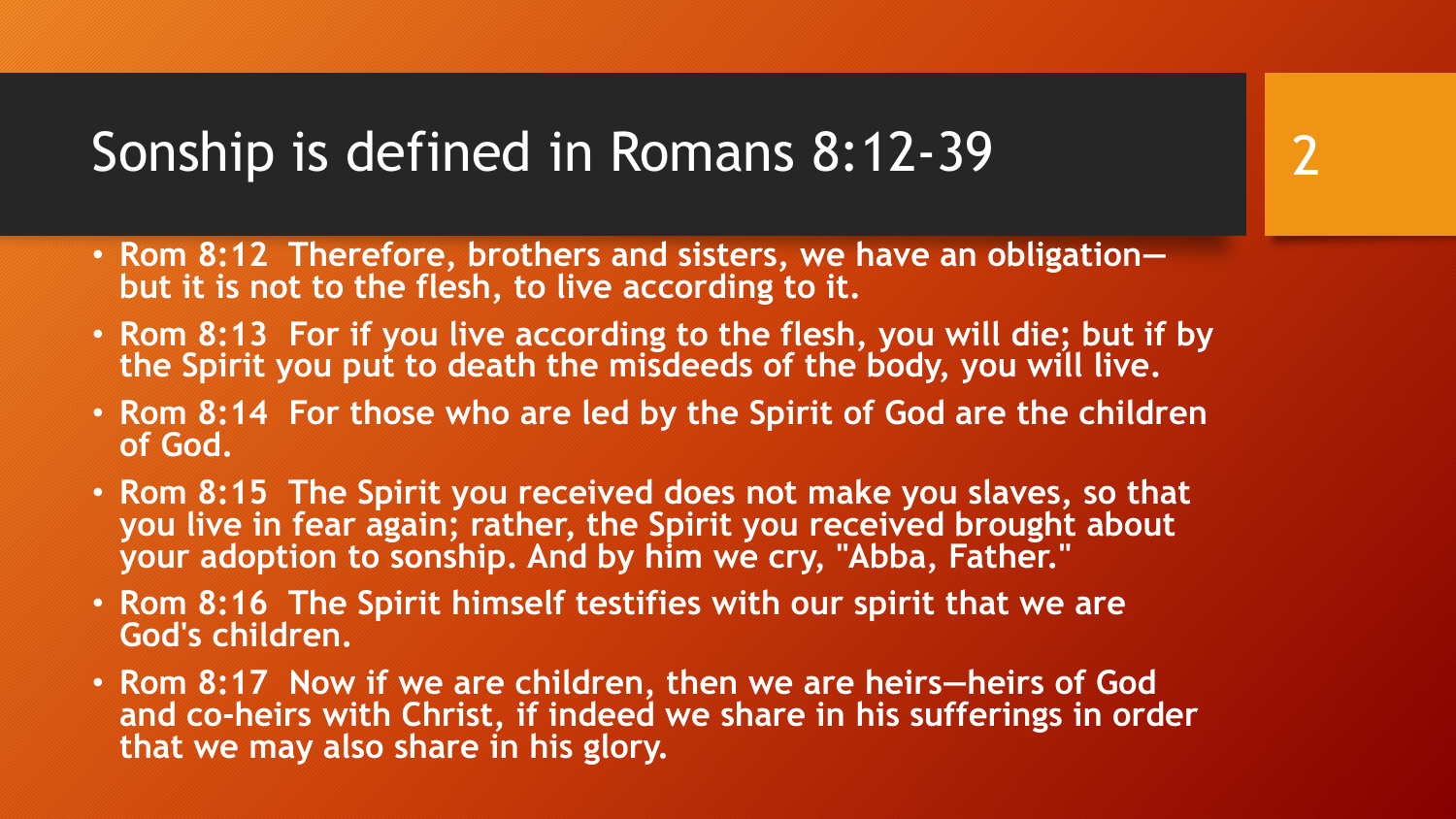- **Future Glory**
- **Rom 8:18 I consider that our present sufferings are not worth**  comparing with the glory that will be revealed in us.
- **Rom 8:19 For the creation waits in eager expectation for the children of God to be revealed [seen - made manifest].**
- **Rom 8:20 For the creation was subjected to frustration, not by its own choice, but by the will of the one who subjected it, in hope**
- **Rom 8:21 that the creation itself will be liberated from its bondage to decay and brought into the freedom and glory of the children of God.**
- **Rom 8:22 We know that the whole creation has been groaning as in the pains of childbirth right up to the present time.**
- **Rom 8:23 Not only so, but we ourselves, who have the firstfruits of the Spirit, groan inwardly as we wait eagerly for our adoption to**  sonship, the redemption of our bodies.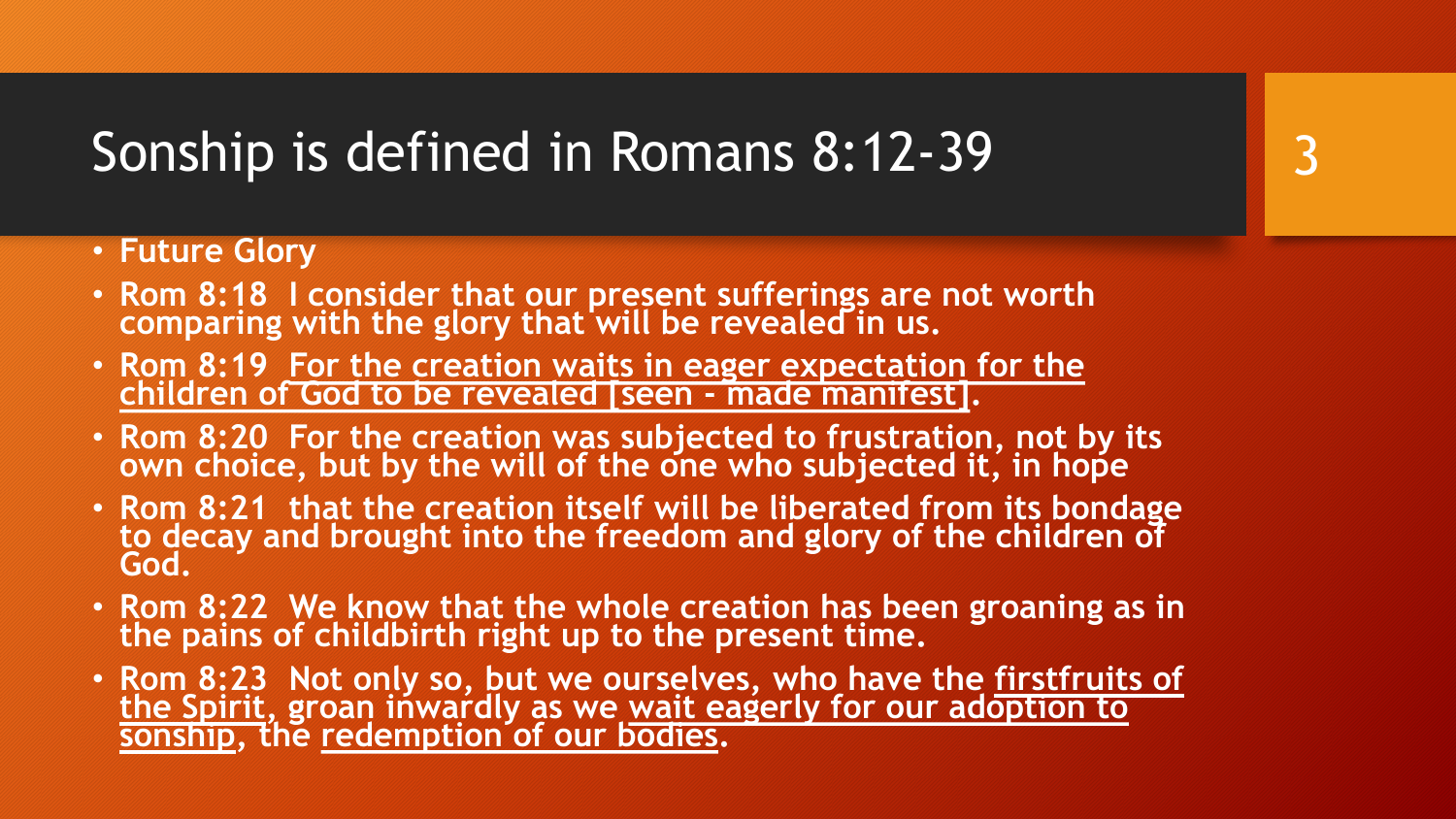• **Rom 8:24 For in this hope we were saved. But hope that is seen is no hope at all. Who hopes for what they already have? Rom 8:25 But if we hope for what we do not yet have, we wait for it patiently.**

- **Rom 8:26 In the same way, the Spirit helps us in our weakness. We do not know what we ought to pray for, but the Spirit himself intercedes for us through wordless groans.**
- **Rom 8:27 And he who searches our hearts knows the mind of the Spirit, because the Spirit intercedes for God's people in accordance with the will of God.**
- **Rom 8:28 And we know that in all things God works for the good of those who love him, who have been called according to his purpose.**
- **Rom 8:29 For those God foreknew he also predestined to be conformed to the image of his Son, that he might be the firstborn among many brothers and sisters.**
- **Rom 8:30 And those he predestined, he also called; those he called, he also justified; those he justified, he also glorified.**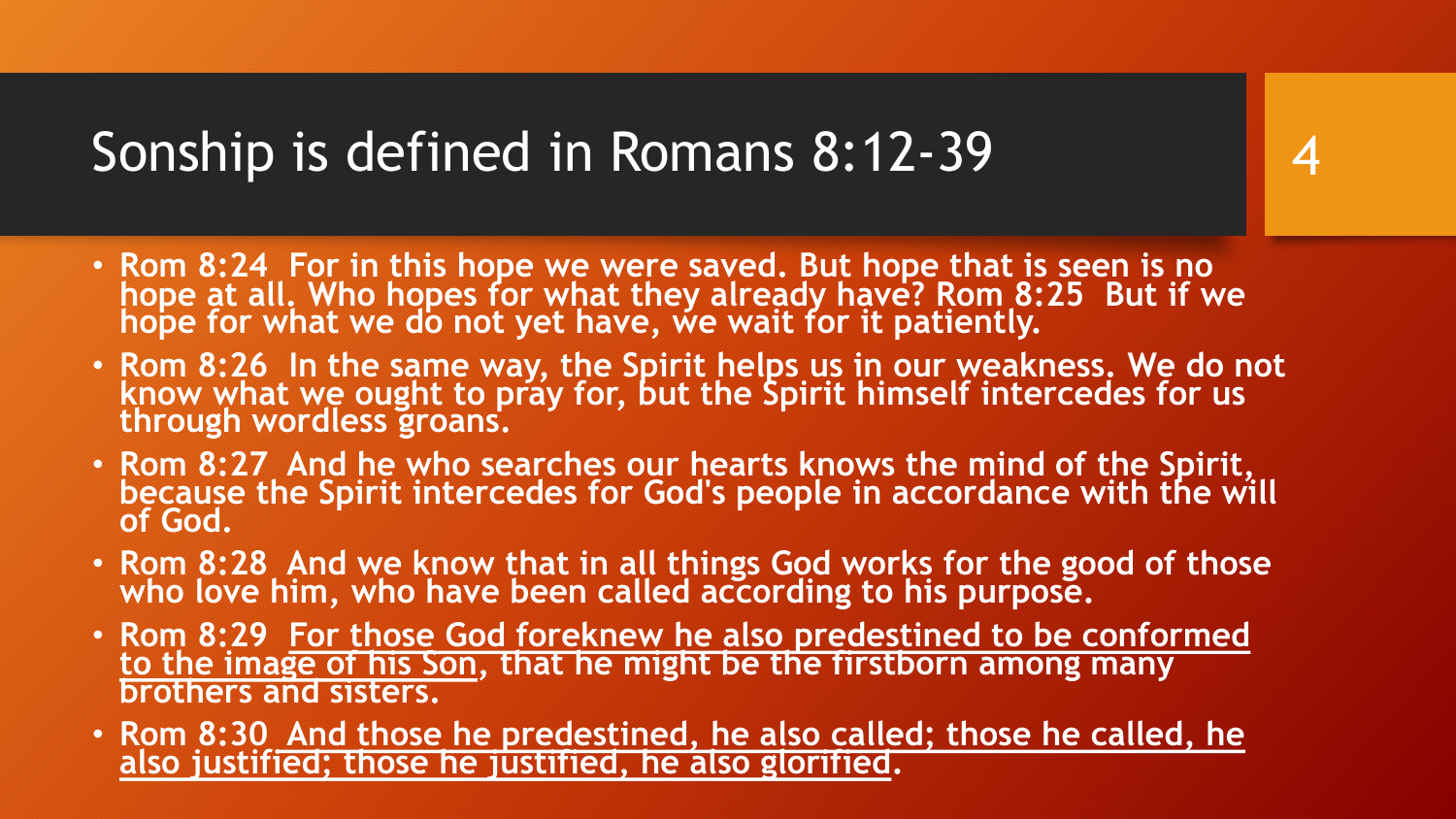- **God's Everlasting Love**
- **Rom 8:31 What, then, shall we say in response to these things? If God is for us, who can be against us?**
- **Rom 8:32 He who did not spare his own Son, but gave him up for us all—how will he not also, along with him, graciously give us all things?**
- **Rom 8:33 Who will bring any charge against those whom God has chosen? It is God who justifies.**
- **Rom 8:34 Who then is the one who condemns? No one. Christ Jesus who died—more than that, who was raised to life—is at the right hand of God and is also interceding for us.**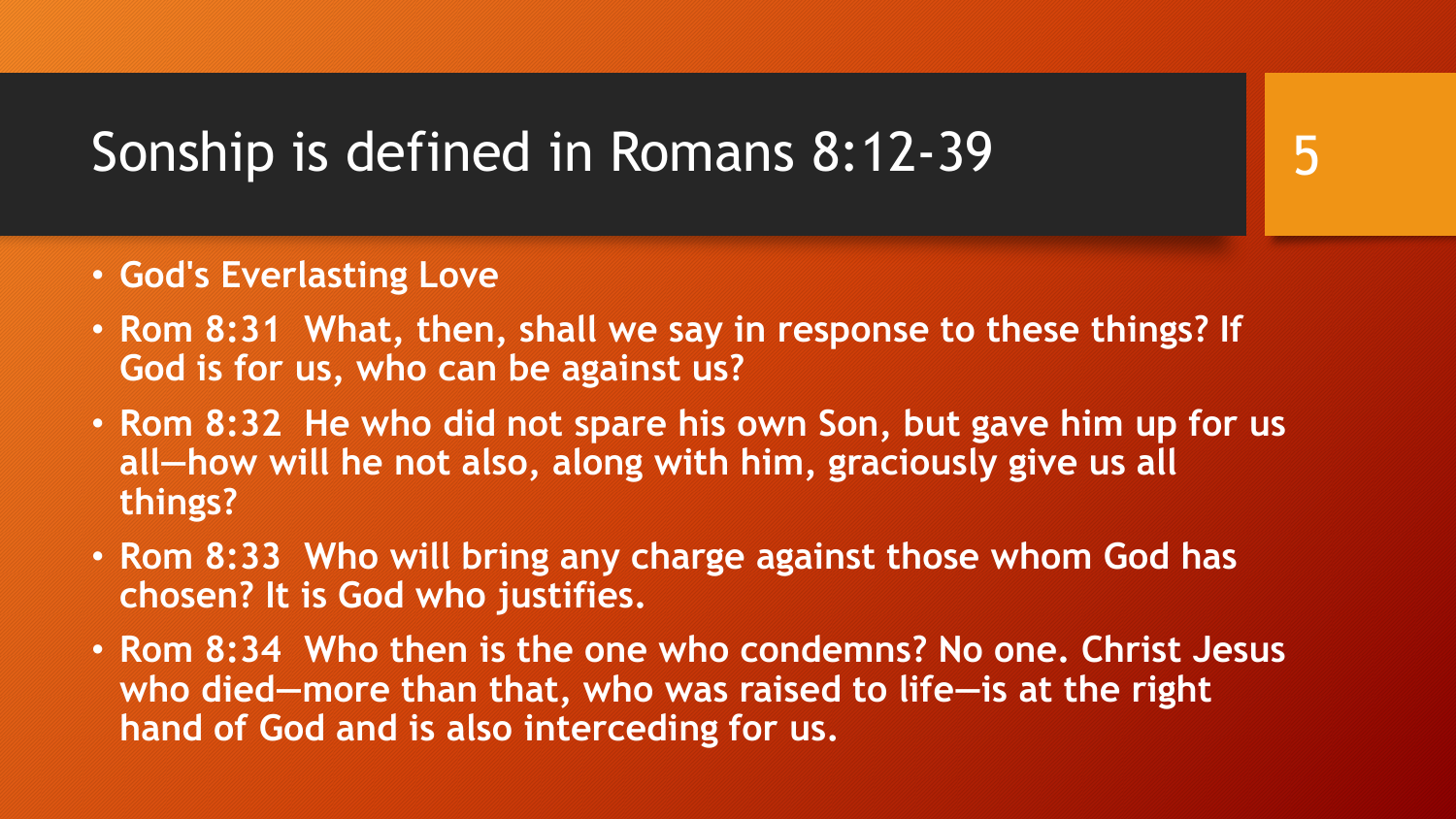- **God's Everlasting Love**
- **Rom 8:35 Who shall separate us from the love of Christ? Shall trouble or hardship or persecution or famine or nakedness or danger or sword?**

- **Rom 8:36 As it is written: "For your sake we face death all day long; we are considered as sheep to be slaughtered."**
- **Rom 8:37 No, in all these things we are more than conquerors through him who loved us.**
- **Rom 8:38 For I am convinced that neither death nor life, neither angels nor demons, neither the present nor the future, nor any powers,**
- **Rom 8:39 neither height nor depth, nor anything else in all creation, will be able to separate us from the love of God that is in Christ Jesus our Lord.**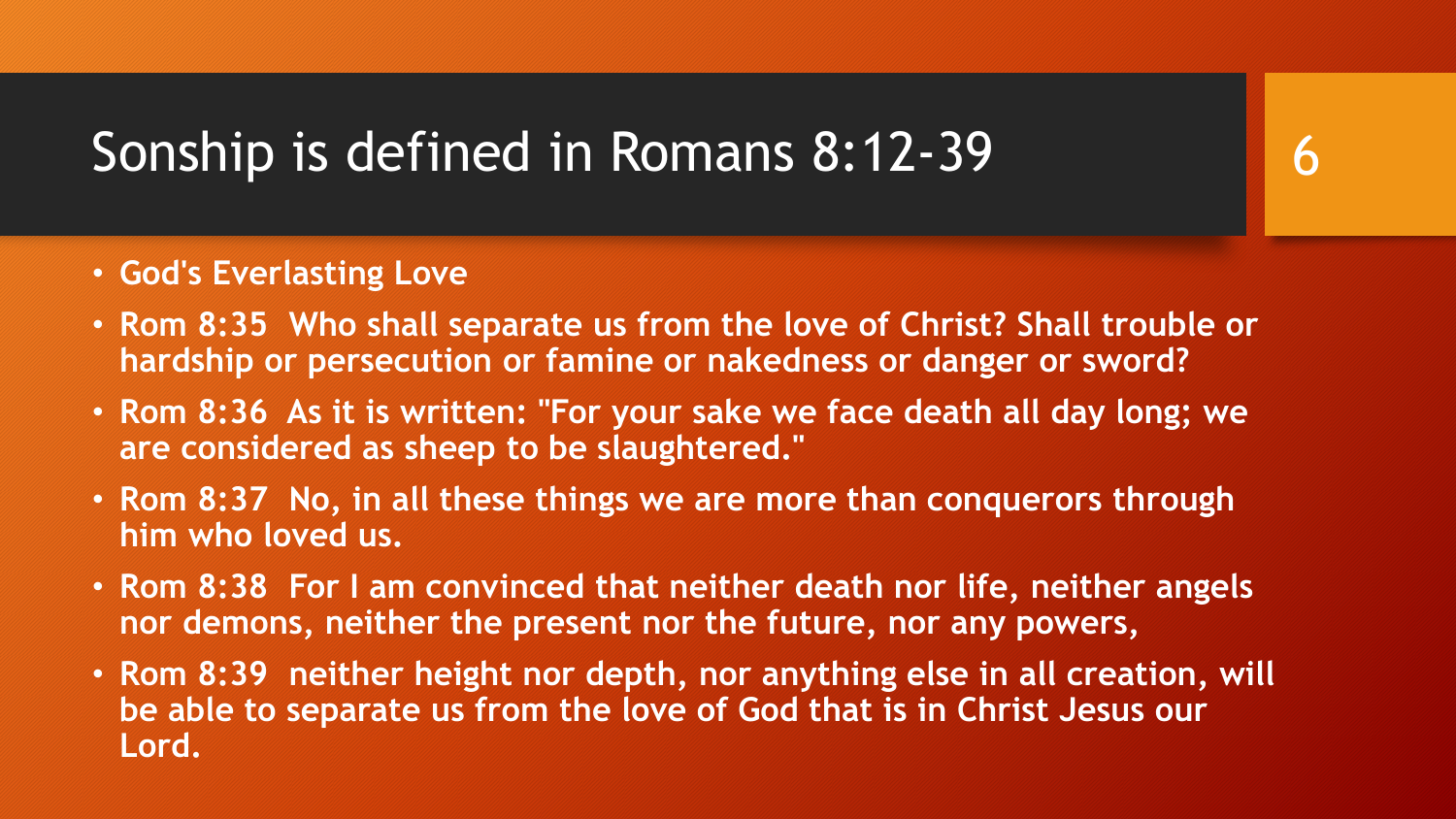Keys to walking in the Fullness of Sonship shared by Jeffrey Stewart hearing from the Father . .

#### **The Father says:**

*"I want My People to know that there is so much more to walking with Me than is commonly taught. You have been taught to expect a certain degree of things from Me, from your walk with Me. You have been taught that you grow to a certain point, then pass away and spend eternity with Me. Your time with Me in eternity started when You accepted My Son Jesus as Savior and*  Lord. Right now, You are seated with Me in Heaven. This is where you are *NOW. (Eph 2:6). That very fact should radically change your life. But most of My Children the same as they did before they were placed next to Me. They pray, yes, but the unsaved also pray. They read My Word, but the unsaved also read My Word. I am calling you to a higher walk that is available to ALL MY CHILDREN*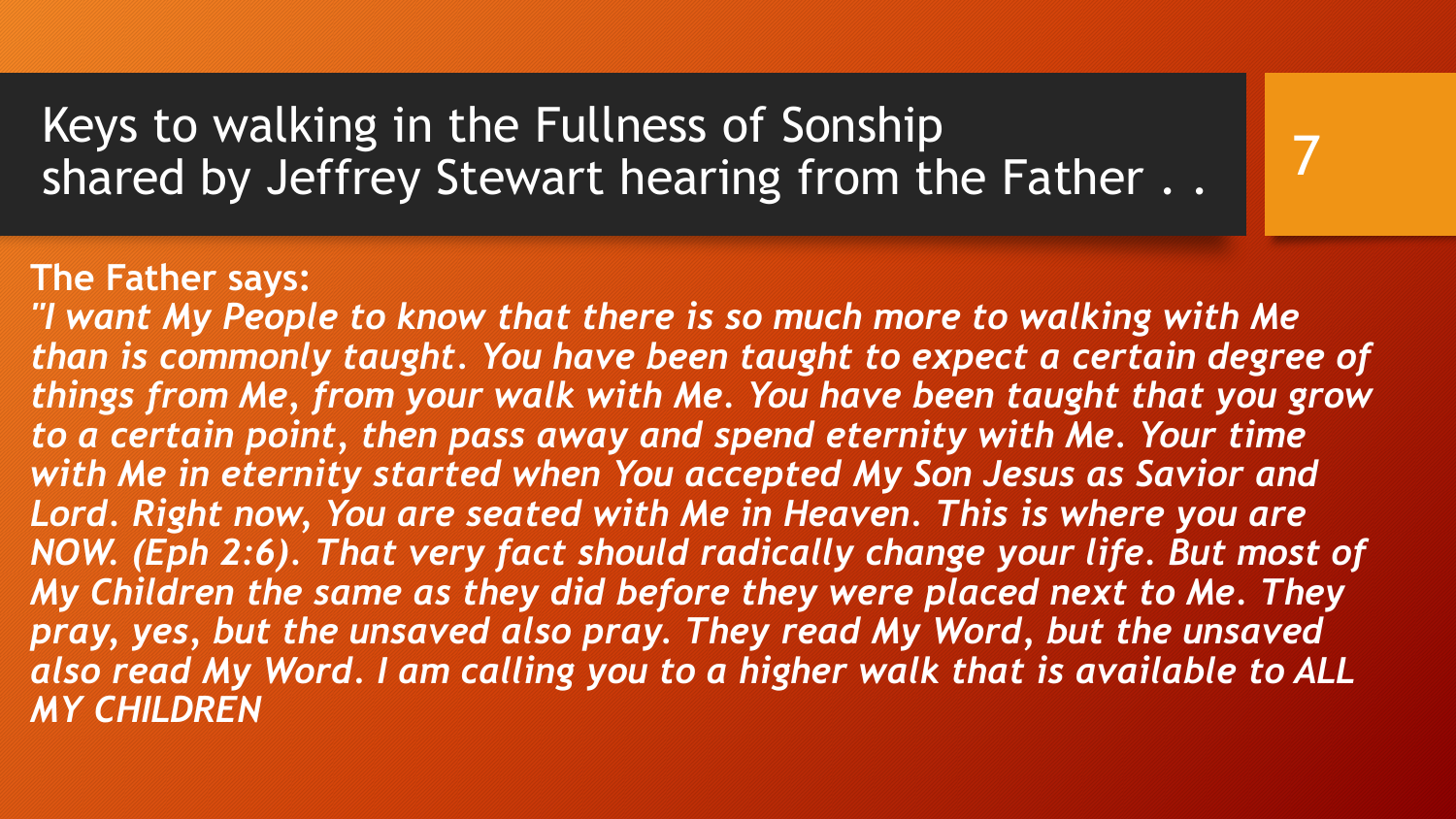**The Father says:**

*. People look at Wigglesworth and think He is special. The ONLY thing He did special was say YES to Me and go through the door into FULL Sonship, the door that ANY of My Children can walk through if they simply do so.*

8

*"It is SO BEAUTIFUL beyond that door. Joy made full lives beyond that door. Life and that more abundantly lives beyond that door. Walking in the SAME intimate walk I had with My Son Jesus when He walked the earth, lies beyond that door."*

*"So come on into the Land I set aside for you before I created the World, where you have always wanted to linger, to walk in, and explore. Take My Hand, and Let me show you just what it means to be a Son of God."*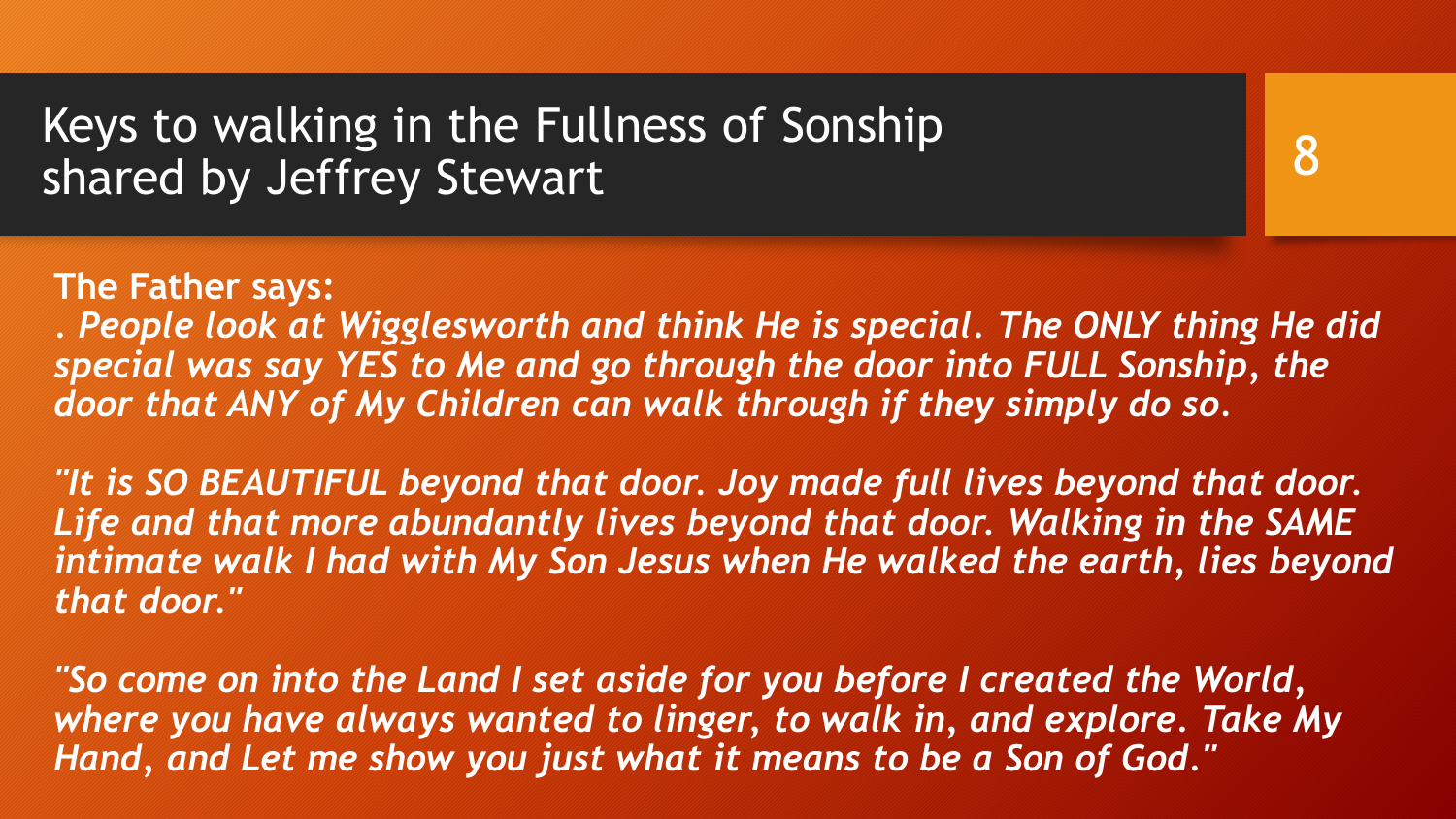**"***The First Key - Revelation is reading the Word through My eyes. When you read My Word through man's eyes, you will continue to walk as*  men. When you read My Word through My eyes, you begin to walk as Sons of *God. This is possible for you, since we are One Spirit. Ask Me to help you do this and I will.*

9

*The Second Key - My Word was never meant to read only silently, but mainly aloud. The word meditate in Joshua 1:8 and Psalms 1:2 means speak, mutter, utter to yourself. You are supposed to educate both your mind AND your spirit. You educate your mind primarily by what you SEE. You educate your spirit primarily by what you HEAR. You teach your mind what to think by what you SEE. You teach your heart what to believe by what you HEAR. Reading My Word aloud, then, is the best way to renew your mind and grow in faith at the same time.*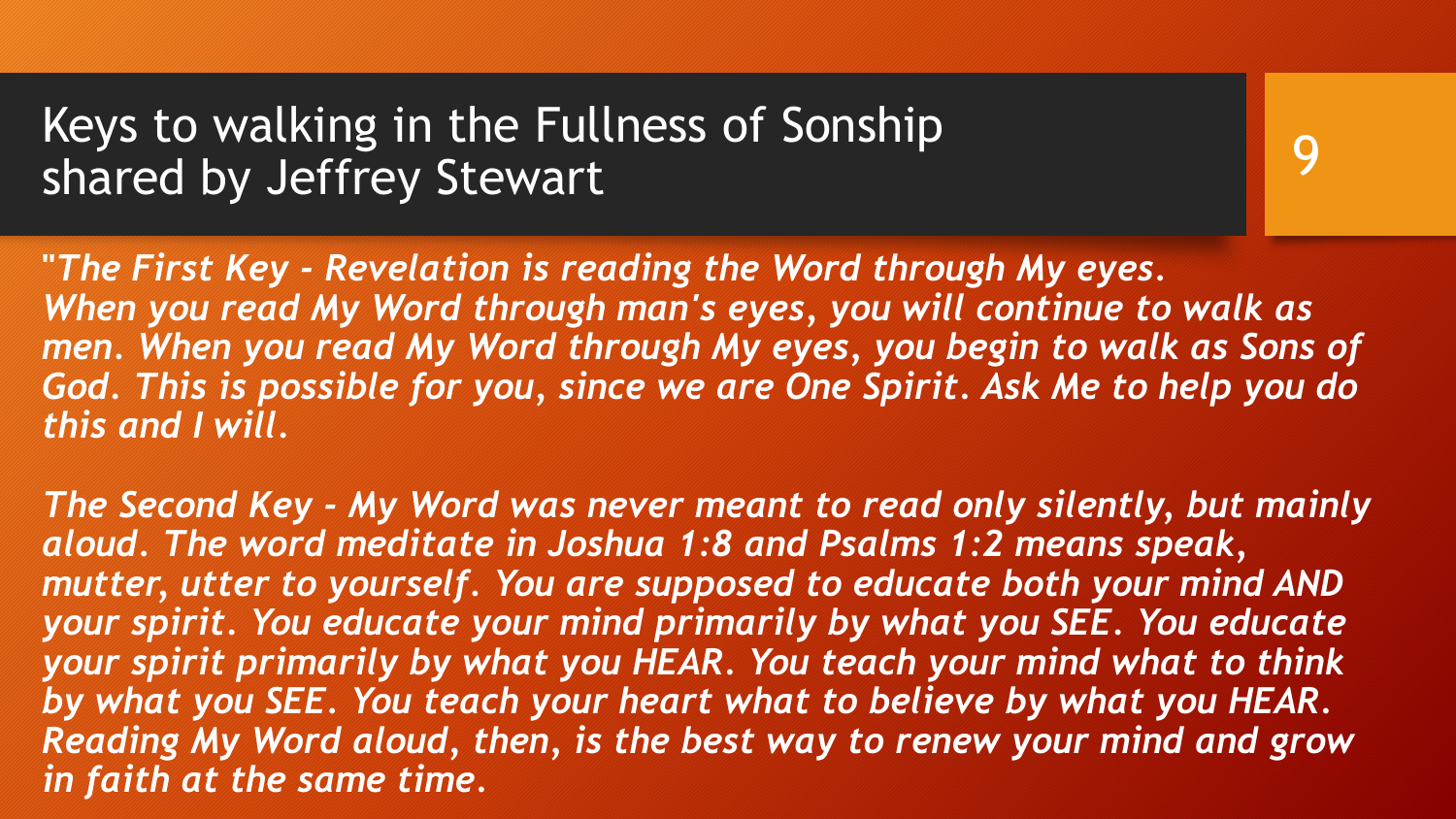10

*The Third Key - Wigglesworth is an example of a person who walked in Full Sonship.*

*Many believed I was able to do so many mighty miracles through Him because He was Baptized in the Spirit. This is not true. Many are baptized in My Spirit yet see no miracles. That is because Wigglesworth walked not only full* of My Spirit, but also full of My Word. He would pray in the Spirit daily, and *read aloud from My Word daily. That is why I was able to raise so many from the dead, through Him, and restore missing limbs, and so many other mighty miracles.*

*These are the keys to walking in Full Sonship. This is the revelation that causes the prophecy of the manifestation of My Sons in Romans 8:19 to be fulfilled in this season."*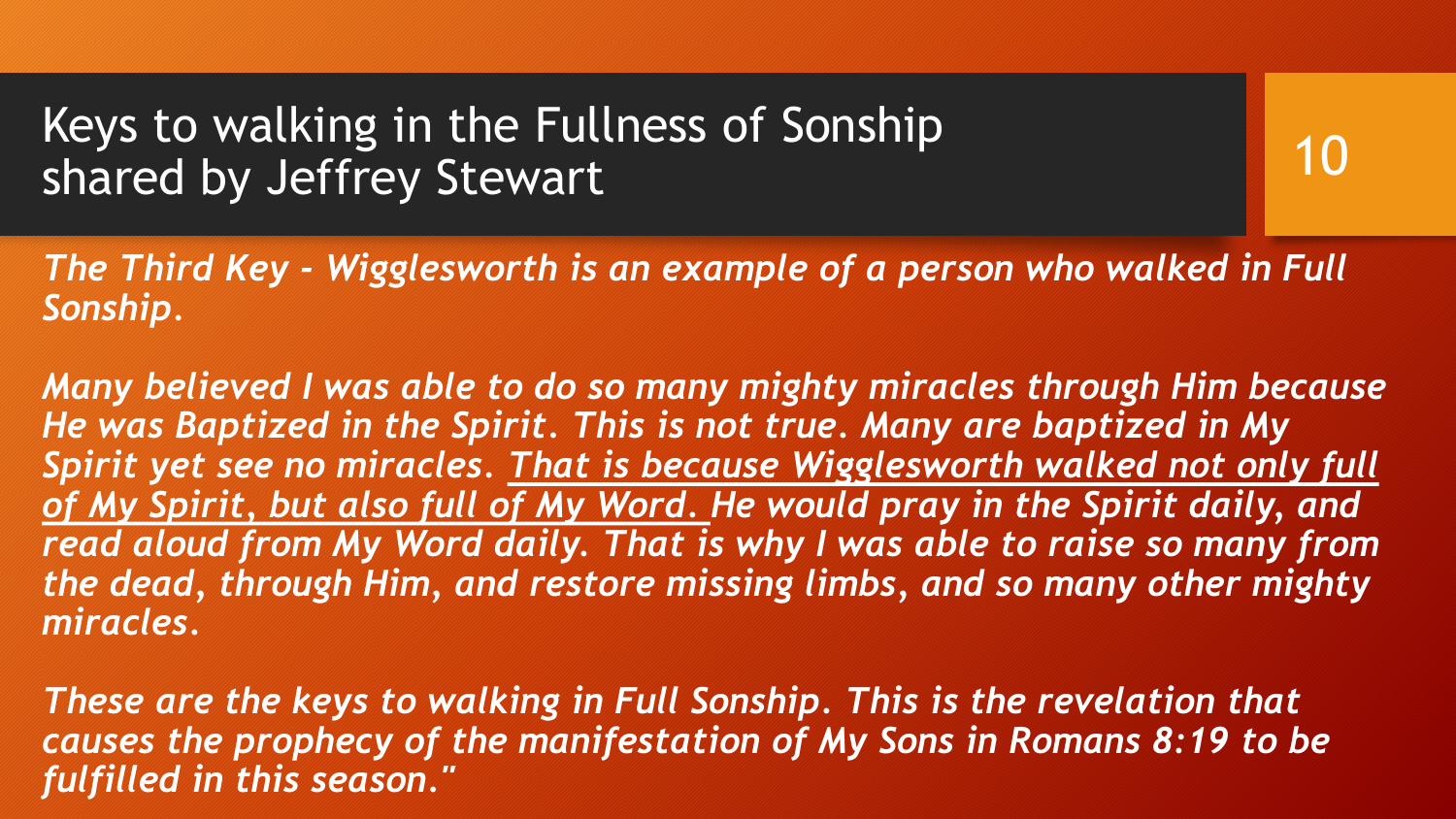**Comments He gave to add:**

*The sower soweth the Word - when you READ HIS WORD ALOUD, you are being YOUR OWN SOWER. Planting HIS SEEDS in the Garden of YOUR HEART every*  day, so that you will GROW A GARDEN in your heart that will make you begin *looking, walking, and talking like Jesus. And another benefit of doing this is that the seeds that the enemy has planted, such as seeds that block healing, seeds of making you fear rejection by the Lord and others, will be replaced by seeds of FAITH FOR HEALING, and a new sense of TOTAL ACCEPTANCE BY THE LORD and BOLDNESS TO GO FORTH AND DO HIS WILL AS YOU HAVE NEVER KNOWN!*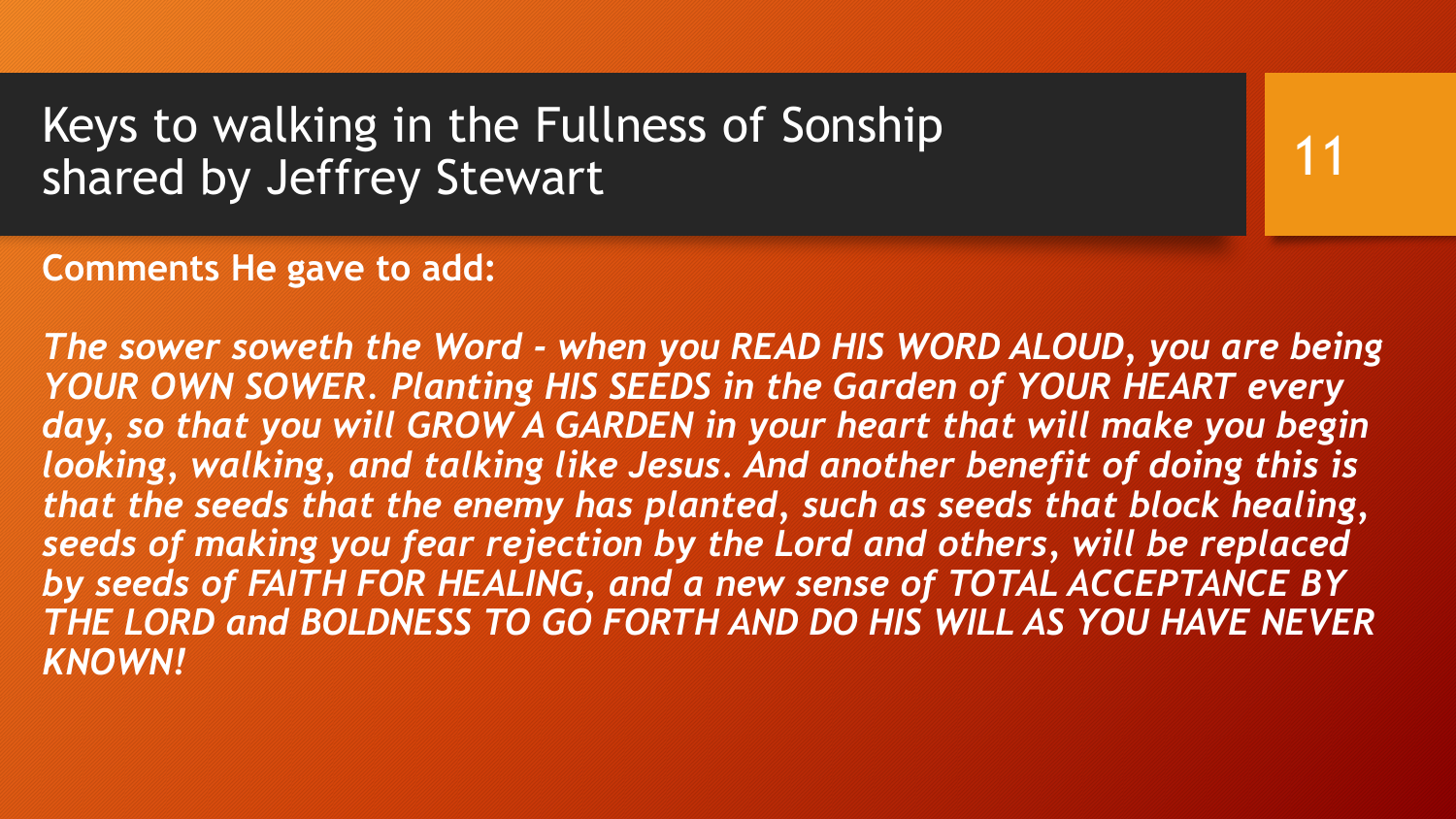- **There is so many false teachings about healing and other subjects. That is the real reason why some, even very, very Godly, spirit-filled people, have had issues receiving healing from the Lord. Bad seeds planted in their hearts when they were not looking. By some pastor or teacher they listened to thirty years ago. In the Garden of their hearts, in some forgotten corner, is a weed that the enemy planted, that thing that made them just seem to never be able to step out into faith and receive the wonderful gift of healing from their Loving Father, purchased at such a great price by His Precious Son.**
- **Reading the pure Word of God aloud will uproot those foul weeds from the enemy, and replace them by a plant of growing faith to receive the Wonderful things their precious Father wants to give His Precious Children. The bad seed entered by something heard, so it must be uprooted by something also heard.**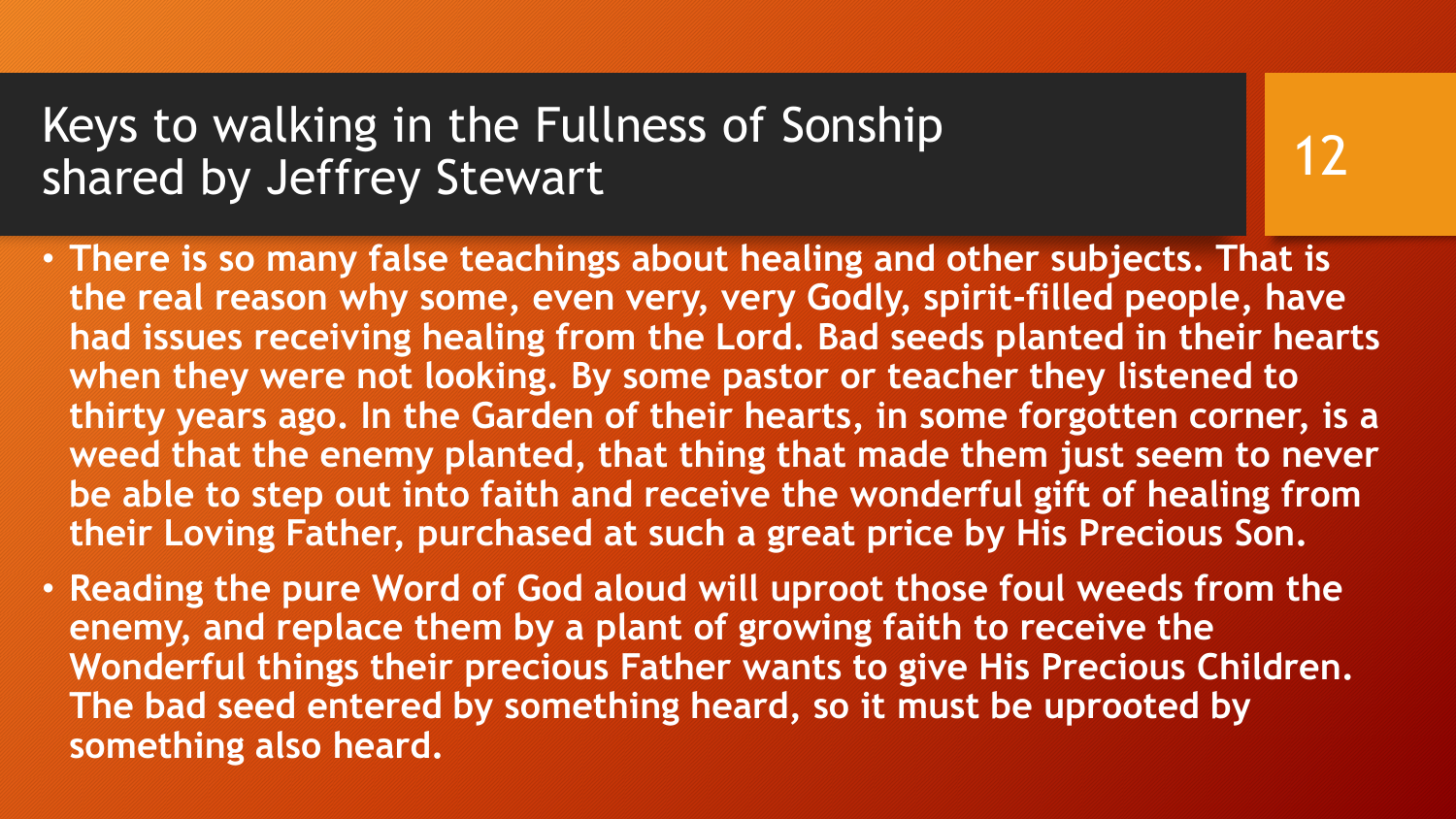- **This revelation a major part of the Awakening.**
- **The Awakening has started, the GREATEST MOVE OF GOD to ever occur on the earth. Awakening is actually a misnomer. It is "multiple Awakenings, all at the same time:**

- **An Awakening to Who He is, an Awakening to ALL He did for us on the Cross, an Awakening of who WE ARE NOW as His Sons who are seated WITH HIM in the Heavenly Realms, an Awakening to who Jesus is IN US and who WE ARE IN HIM, and an awakening to who we are TO THE ENEMY.**
- **All these Awakenings coming to together will lead to a radical transformation of His Bride, and to the greatest incoming of souls that the Church has ever known. And then His Return.**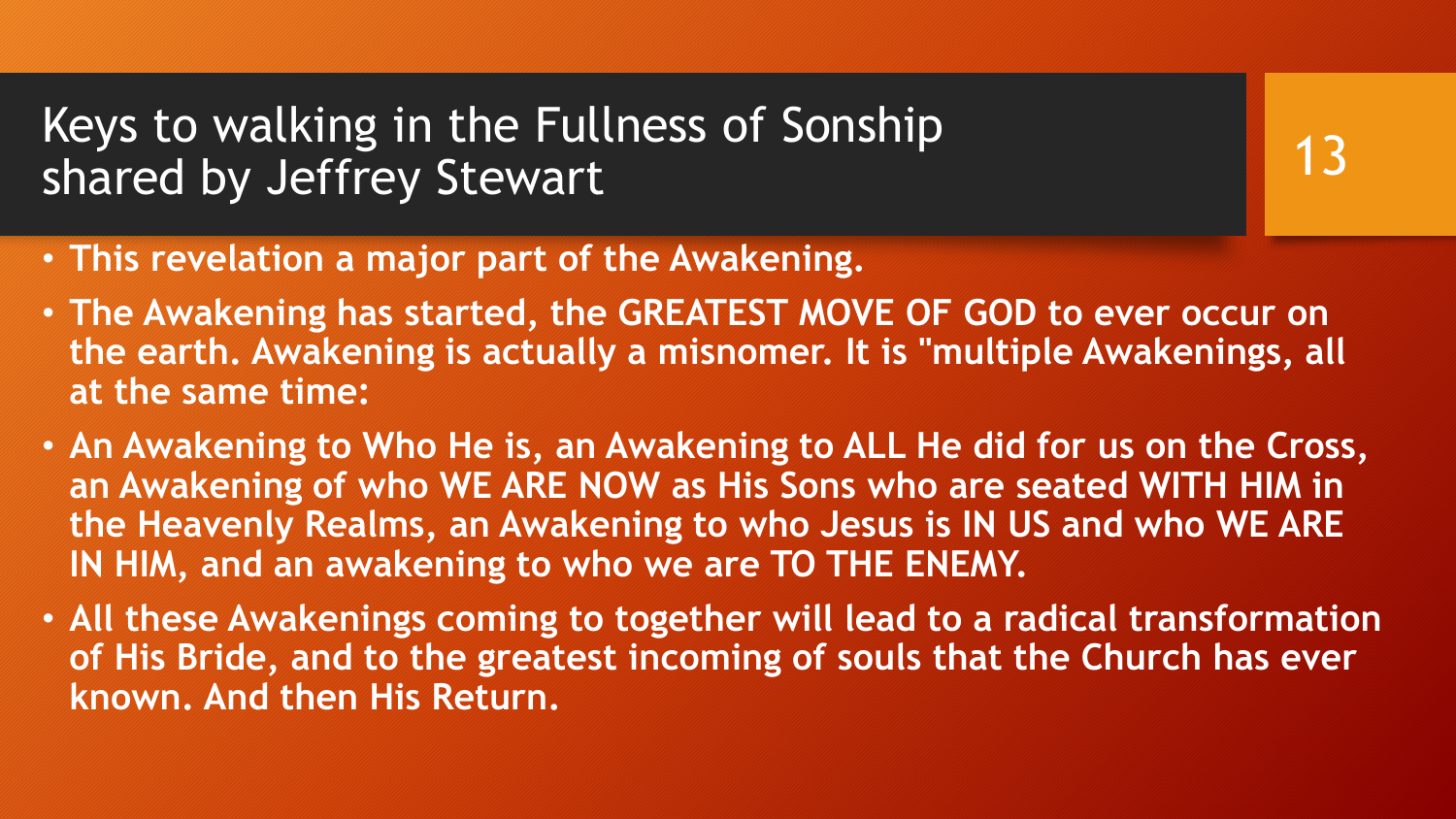14

• **Lord Jesus says:**

*"I am the Beginning and the End. I, the Word, started the Church, and I, the Word, will complete the Church. That is why I am revealing the message that you should not only be full of My Spirit but also My Word. It is this message about My Word that will transform My Bride into the Glorious Bride."* 

• **end of Jeffrey Stewart's comments**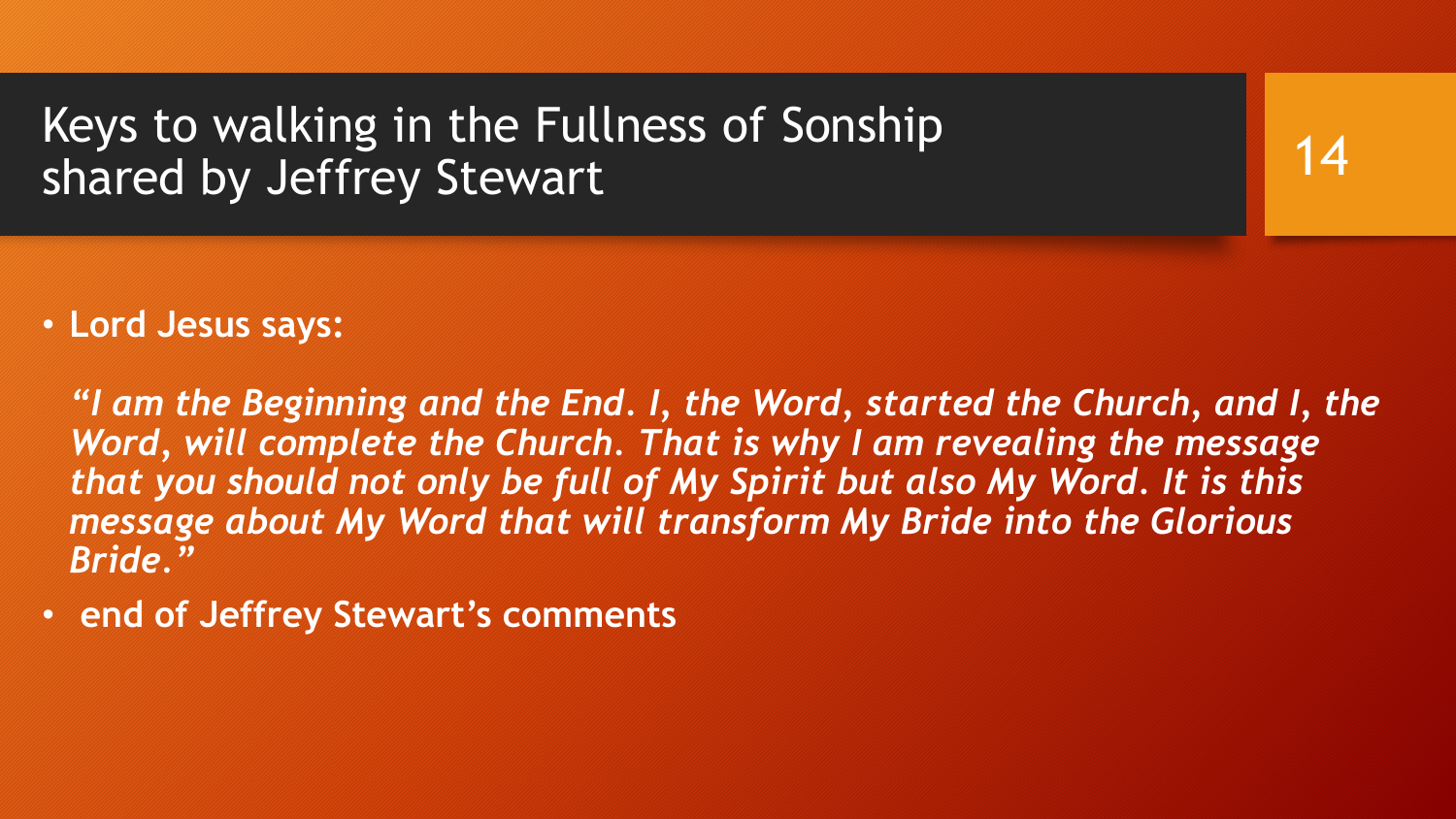#### What has the Lord said? Pauline Burthwick hearing. . .

• *. . These are the days of My coming. The days of My choosing. I am choosing those who will rule and reign with Me. You [these ones who will rule and reign with Me] are in My heart. You will be electrified with Me. With My power. You will be radiant. You will have radiant power. It will emanate from your being.* 

• *Get ready, oh people get ready. I am come to bring life, Life everlasting; Life in abundance. There is no one like Me. I am God*  and God alone. There is none like Me. I will forever reign. I will *forever reign. You will be endued with power from on high. Power to heal the sick and raise the dead. This is My plan. This is My doing. I choose you. I choose to bless you.*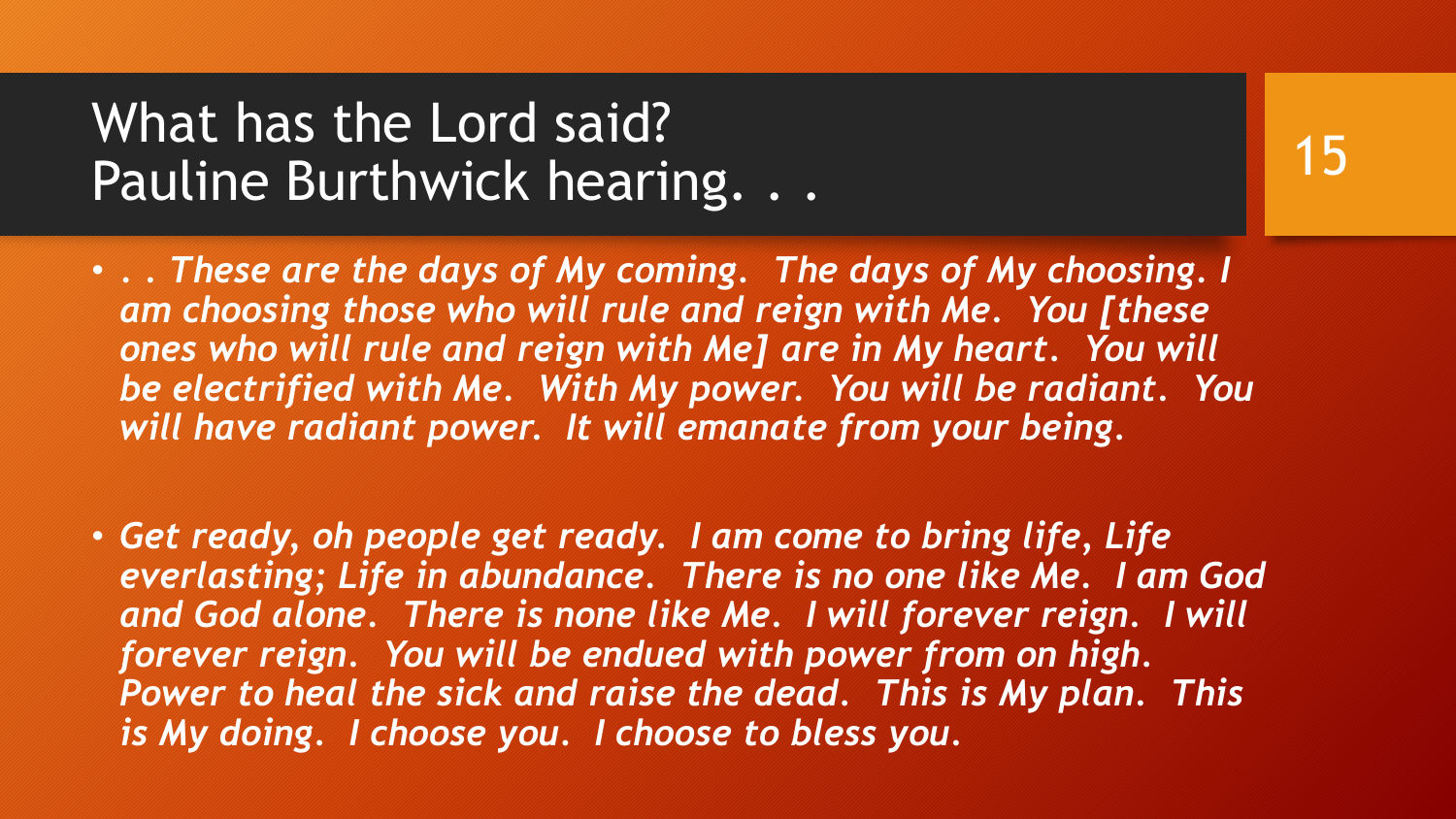#### What has the Lord said? Pauline Burthwick hearing...

- *I will bless those who bless you and curse those who curse you.*  For the law of reaping and sowing will apply and the reaping will *occur quickly. Don't hesitate – move out in Me and in My will. I have a place for you. You are My pride and joy. I can have pride. For I am God and proud of what I have made.*
- *For I am perfect in every way and I bring all things to perfection. All things will be made new in Me. Just as you are in Me and are being made new – all things will submit to My rule and reign and all will become new. Go in Peace – Serve the Lord. Blessed be the God of Abraham, Isaac and Jacob.*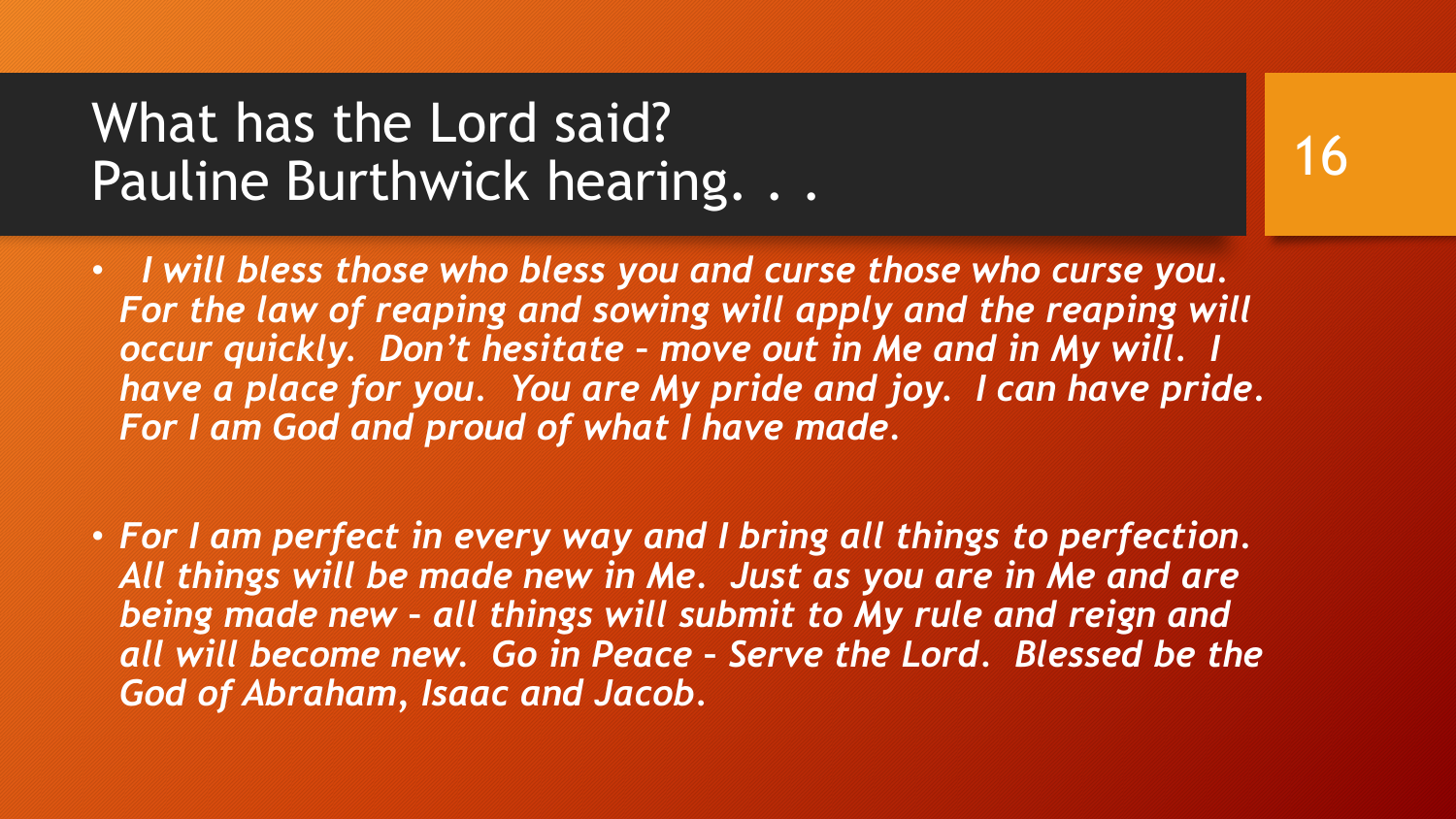#### What has the Lord said? Pauline Burthwick hearing . . .

- **. . .** *I am bringing you to fullness as My sons – for the sons of God will be manifest in the earth as My Son Jesus was seen and manifest, so shall My present-day sons take on His likeness and His image and His characteristics, skills and abilities – for you are vessels of honor created for the display of My splendor.*
- **Gal 3:28 There is neither Jew nor Greek, slave nor free, male nor female, for you are all one in Christ Jesus.**
- **Rom 8:29 For those God foreknew he also predestined to be conformed to the likeness of his Son, that he might be the firstborn among many brothers. Rom 8:30 And those he predestined, he also called; those he called, he also justified; those he justified, he also glorified.**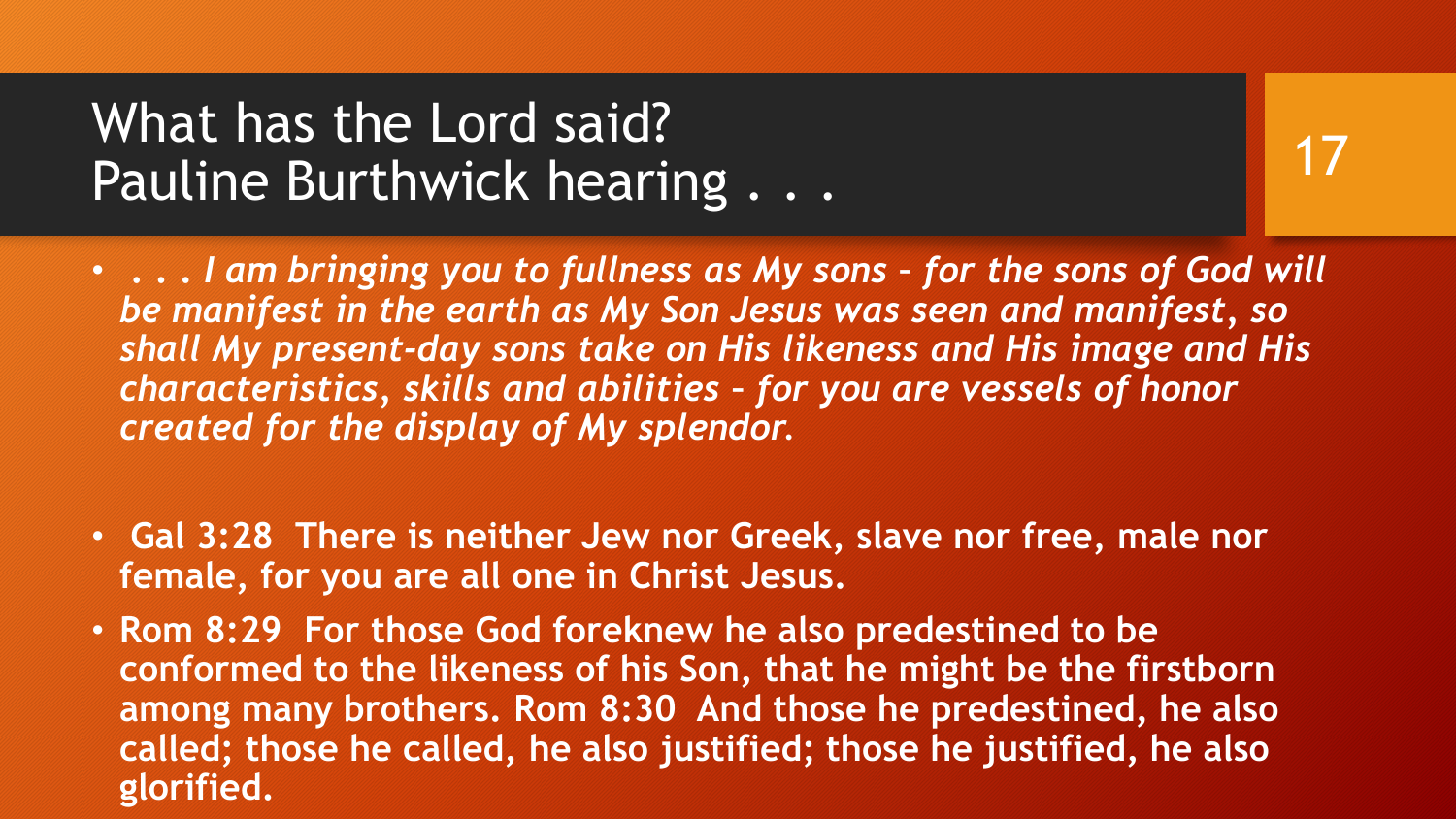## What has the Lord said? Pauline Burthwick hearing . . .

18

• *. . .Many people think this is their home, that this is all there is and I have more, so much more – even here on this earth for those who find the narrow path there is so much more. To find that path, you must seek it. All of those that I have found are found in Me [salvation of the spirit], but the highest calling is the narrow path that leads to the heights of Mt Zion where I dwell. This path, you must find for I have said, if you seek Me, you will find Me. Don't you know, that I seek all people and that is how they can be found in Me because if they receive Me, I give them the right to become sons of God. But, why then would I say that I am the rewarder of those who diligently seek Me?*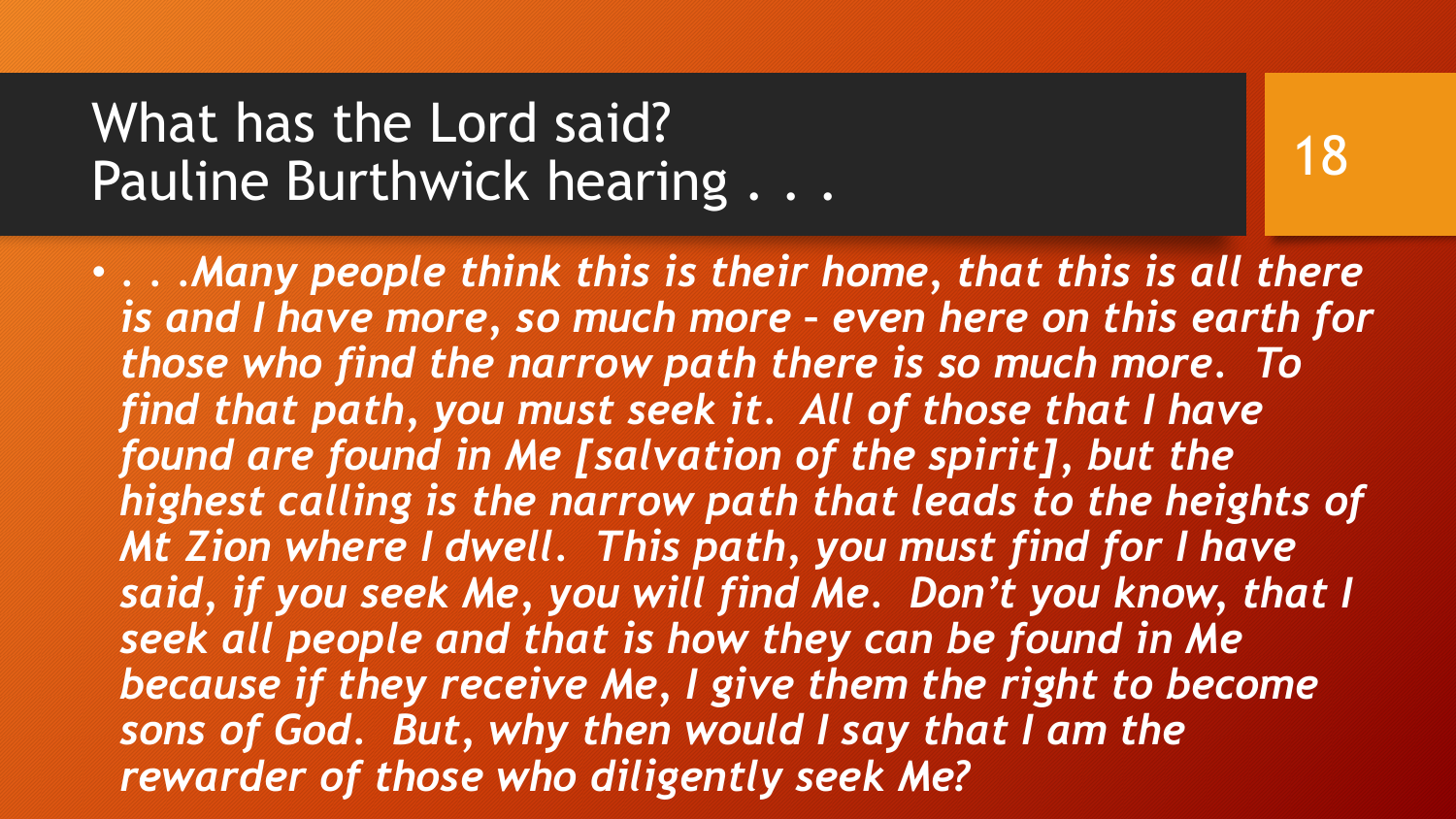## What has the Lord said? Pauline Burthwick hearing . . .

- *For it is those who hunger and thirst for righteousness that are filled and that is My reward to fill you with Myself to manifest My incarnational reality within you.*
- *This is the path that is narrow and few will take the time to find it for their eyes are so steadfast on the rewards of the world around them, the rewards that will rot away and rust and be no more when the new earth turns and the wheel within the wheel is exposed.*
- *For this world is fading away and these earthly and worldly things that*  are so captivating and seem like life to you will be gone, in the flash of *a thunderbolt or lightening strike, in the upheaval of a volcano, in the onslaught of an ice storm, in the shaking of a financial system built on mammon and sand. For these things are illusory and will not last.*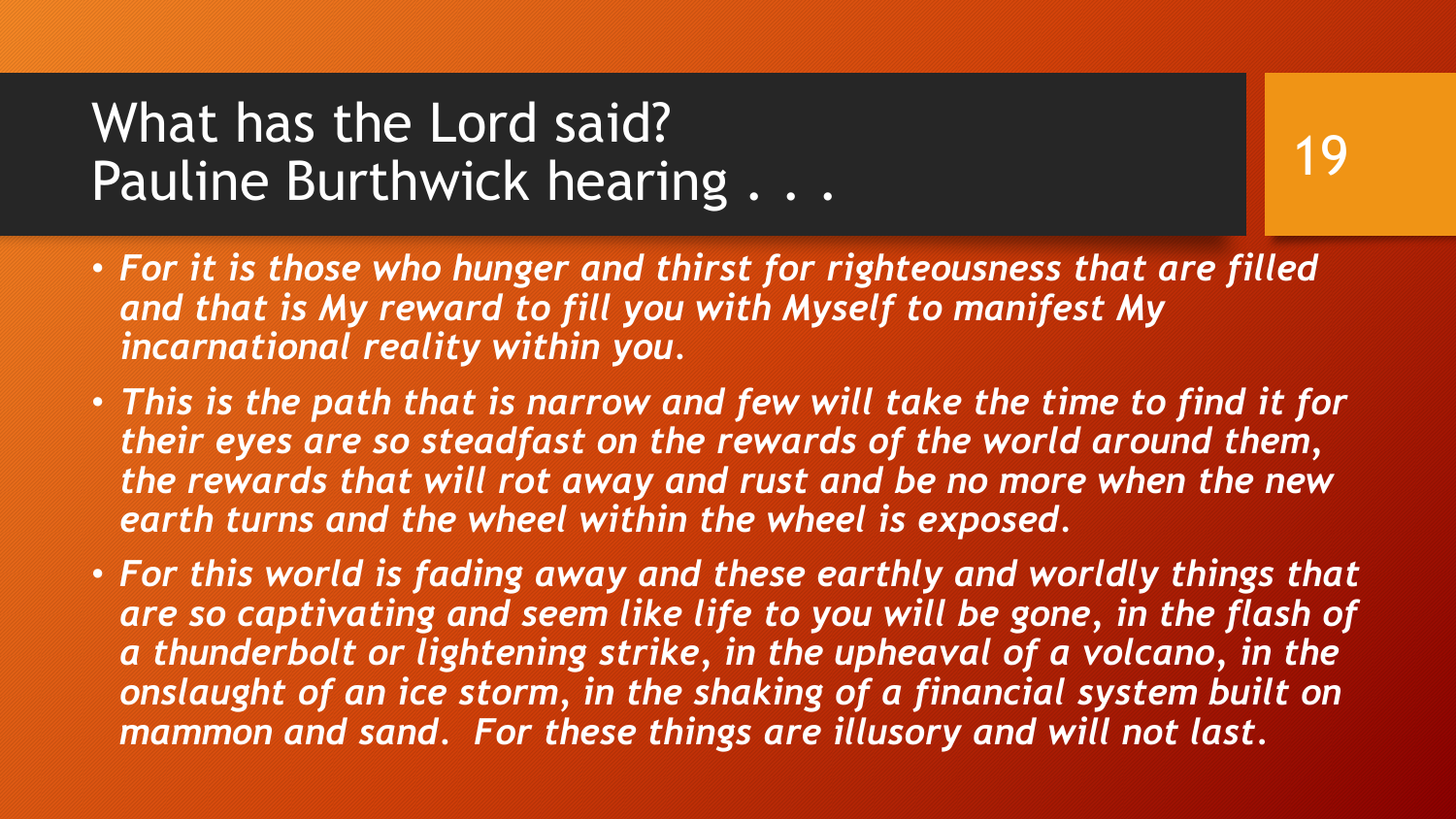## What has the Lord said? Pauline Burthwick hearing . . .

- *Yes, you have sought after Me and you have found Me and I am found in*  you. I have come to take away the sins of the world and I did not stop *working upon My death, descending even into hell and rising again to newness of life a life I can live in you and others like you who seek for Me to dwell with them to tabernacle in their temple, in their vessel. Pure and Holy vessels, I seek Pure and Holy vessels.*
- **Psa 24:3 Who may ascend the hill of the LORD? Who may stand in his holy place? Psa 24:4 He who has clean hands and a pure heart, who does not lift up his soul to an idol or swear by what is false.**
- **2Ti 2:19 Nevertheless the foundation of God standeth sure, having this seal, The Lord knoweth them that are his. And, Let every one that nameth the name of Christ depart from iniquity.**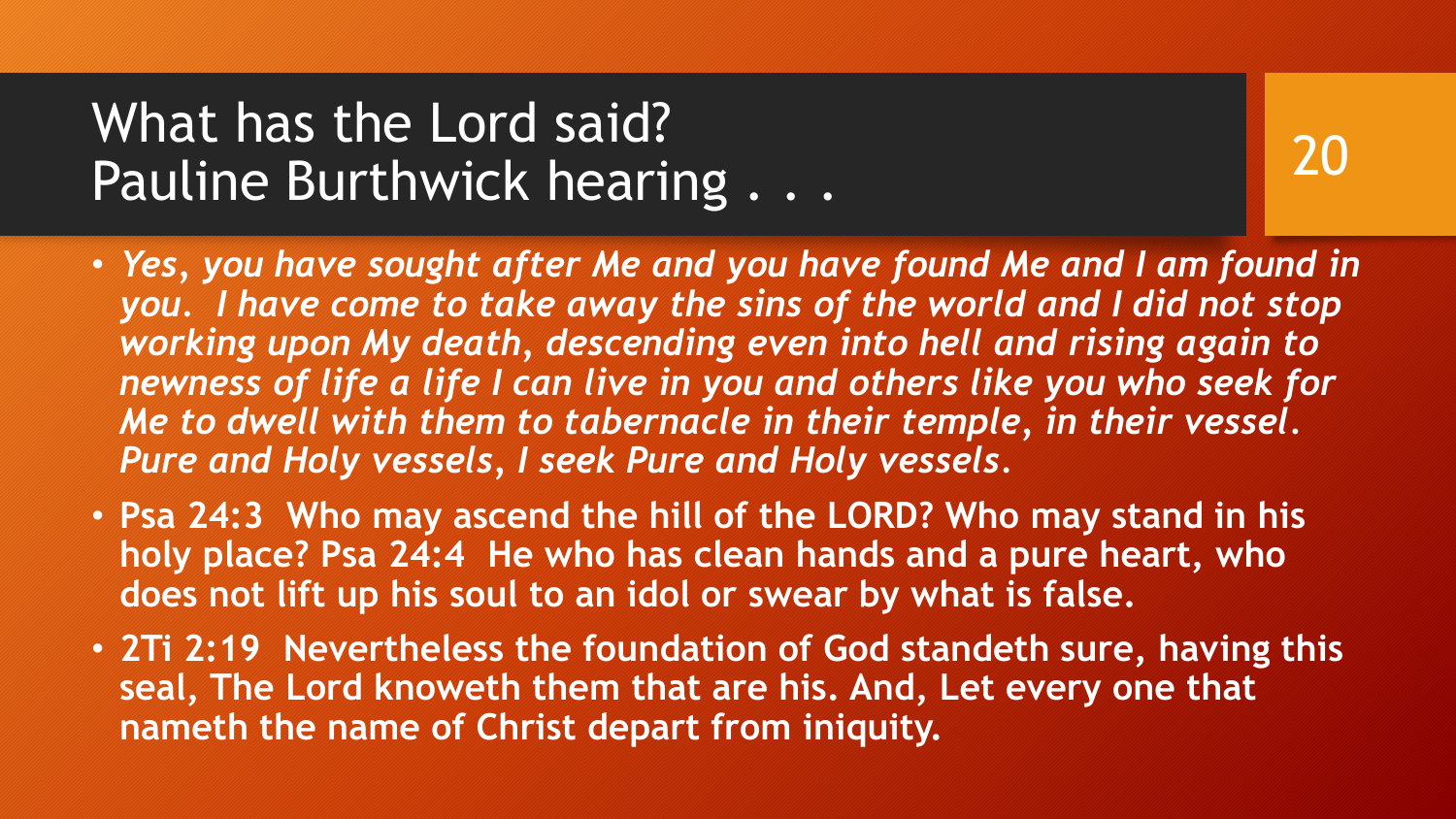## What has the Lord said? Pauline Burthwick hearing . . .

- *. . . I have loved you with an everlasting love. From before the foundation of the world I have loved you and you were found in Me. You also are love and peace and joy for ever more for you have been born of the divine nature and have only been corrupted by this world. The corruption is in your mind, your beliefs, your thinking patterns and your divine nature has not been corrupted because it is the incorruptible/imperishable seed that is planted within you. (see 1Peter 1:23)*
- *When I blow the breath of life on it as you come to believe, it germinates and begins to grow and then as you provide the environment of love, faith, and hope, it develops more and more and then maturity comes – the maturity of being a son, one of the many sons of God that are being raised in the earth at this time.*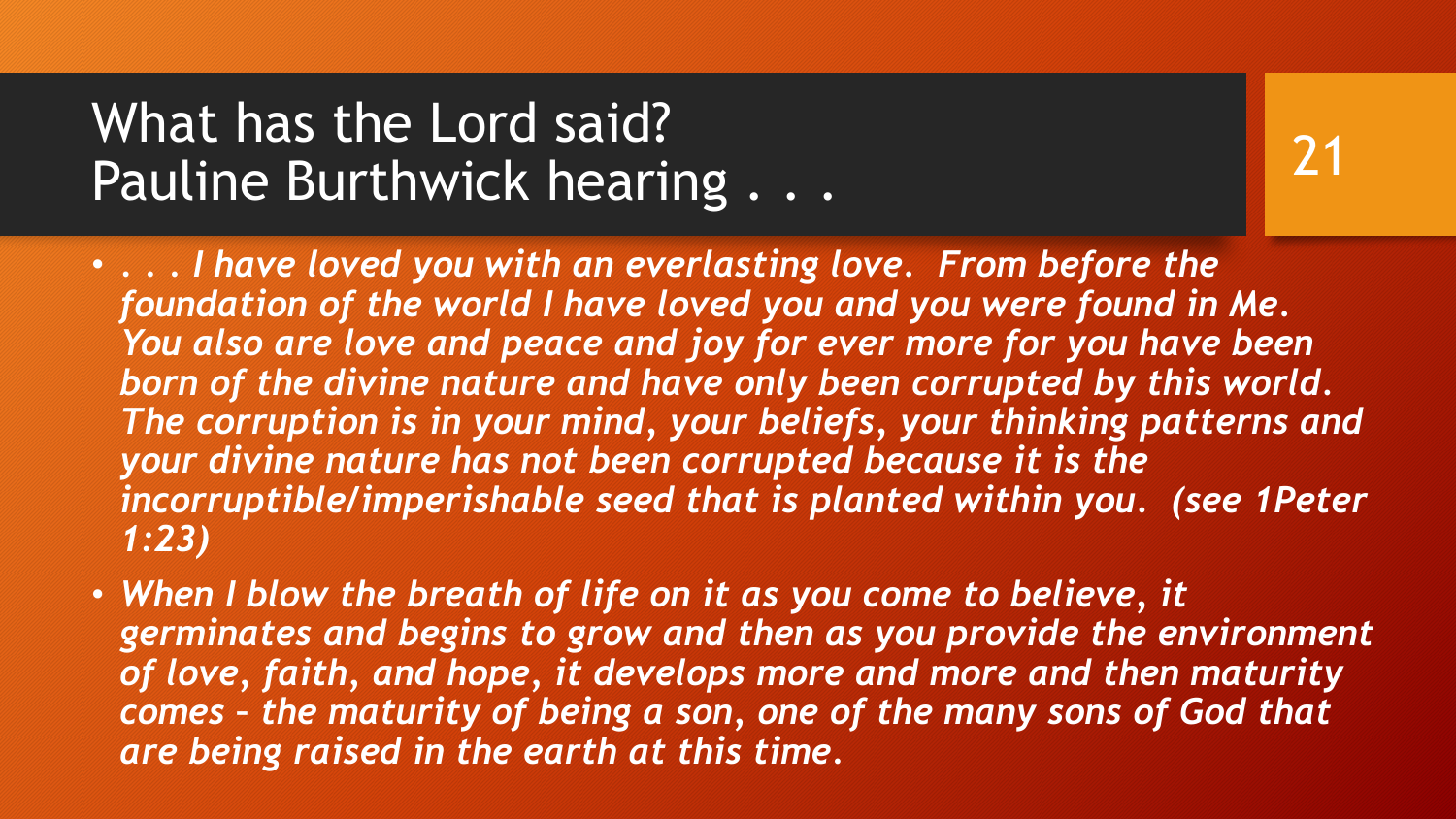## What has the Lord said? Pauline Burthwick hearing. . .

- *. . . These are the first fruits, those who have remained and will remain faithful to the Lamb and who will go wherever He goes. And these will be redeemed from the earth. This means that you will have glorified bodies and that you will not be under the gravitational pull and the other basic elements and elemental forces of the earth. You will freely move from earth to Mt. Zion and from Mt. Zion back to earth for you see in Rev. 14 that you are found on Mt Zion with me and you have My Father's name on your forehead.*
- **See Revelation 14:1-5**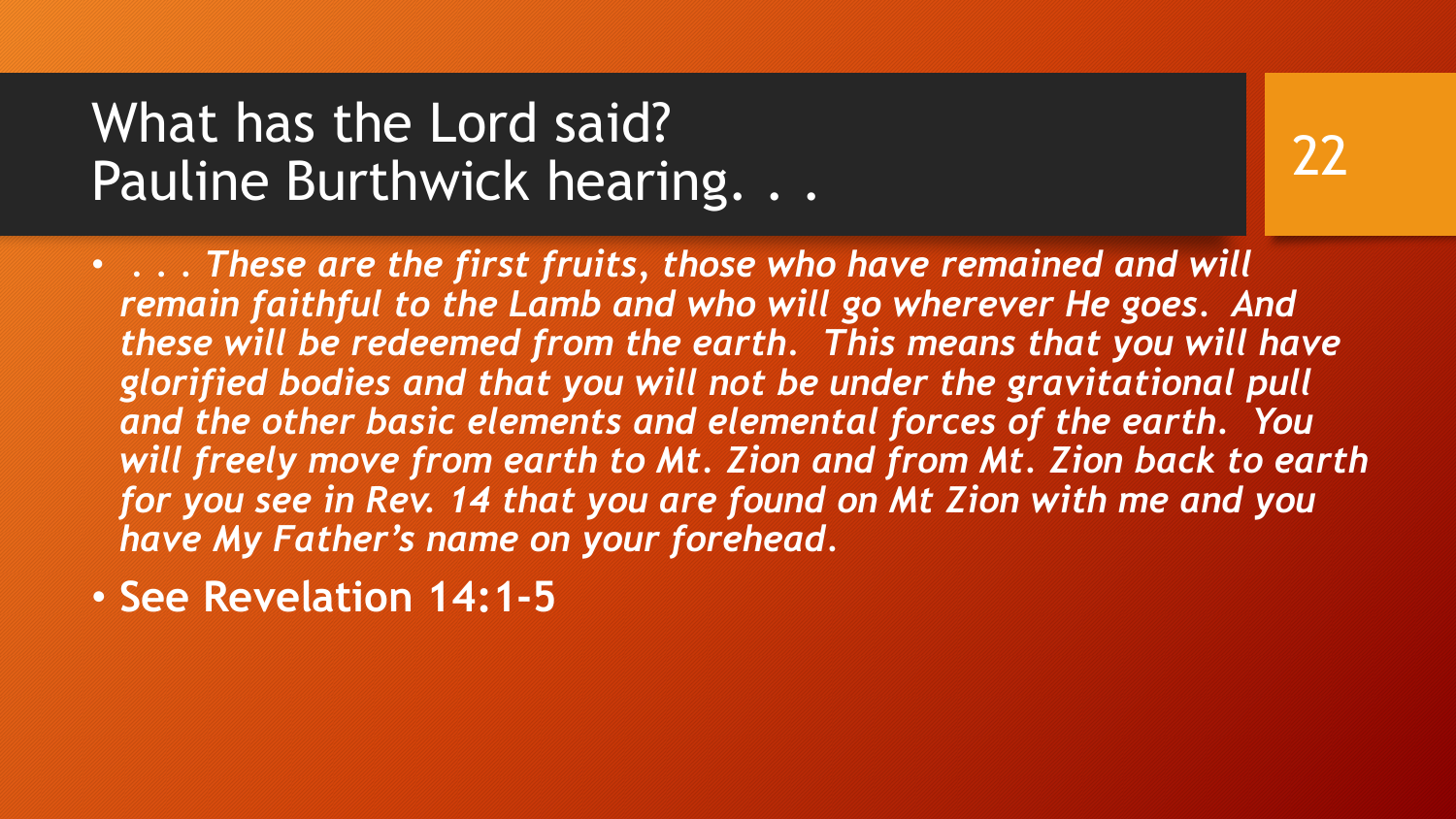#### Revelation 14:1-5

- **Rev 14:1 Then I looked, and there before me was the Lamb, standing on Mount Zion, and with him 144,000 who had his name and his Father's name written on their foreheads.**
- **Rev 14:2 And I heard a sound from heaven like the roar of rushing waters and like a loud peal of thunder. The sound I heard was like that of harpists playing their harps.**
- **Rev 14:3 And they sang a new song before the throne and before the four living creatures and the elders. No one could learn the song except the 144,000 who had been redeemed from the earth.**
- **Rev 14:4 These are those who did not defile themselves with women, for they remained virgins. They follow the Lamb wherever he goes. They were purchased from among mankind and offered as firstfruits to God and the Lamb.**
- **Rev 14:5 No lie was found in their mouths; they are blameless.**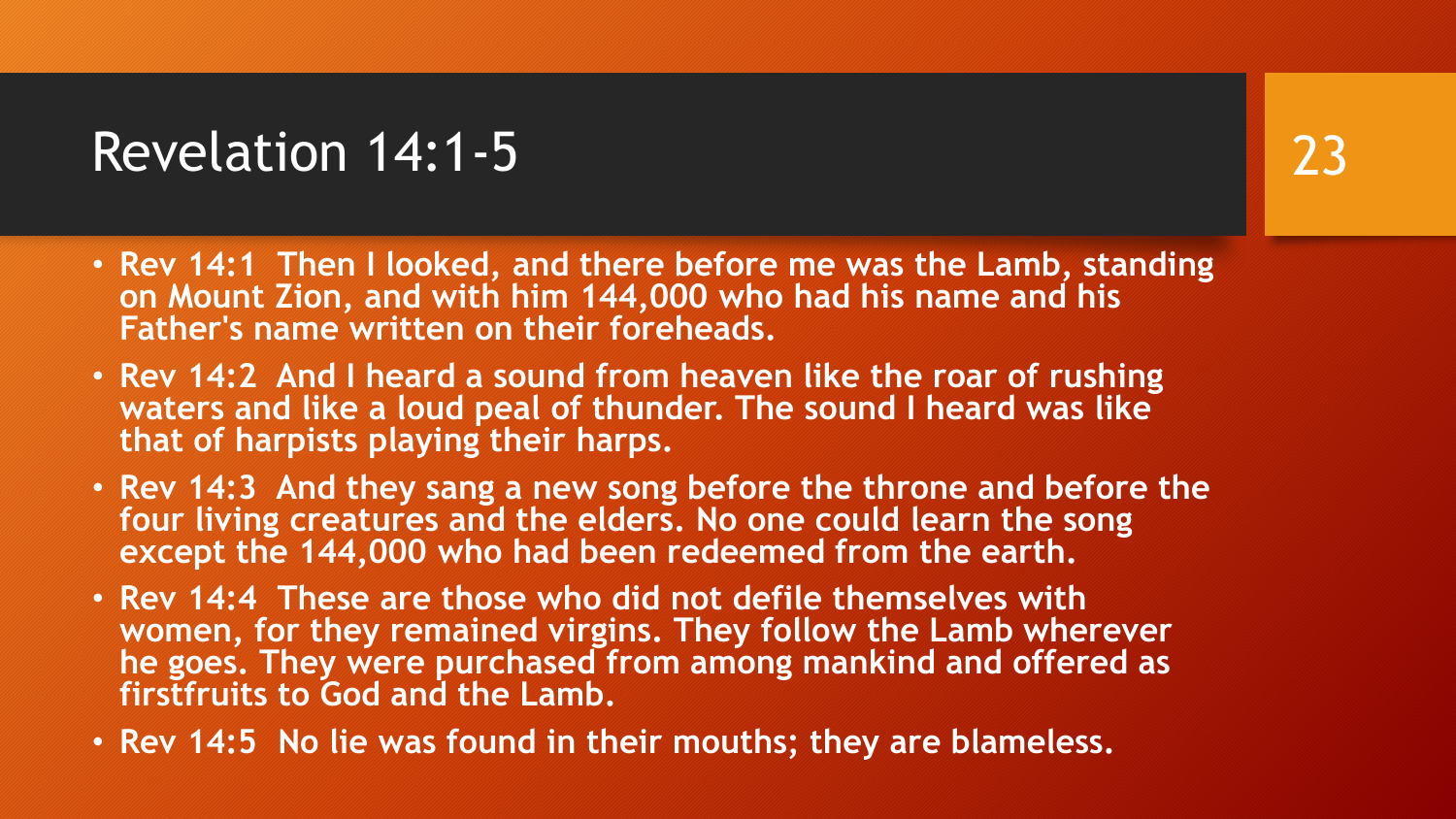#### 2 Peter 1:3-9; 1 Peter 1:23

- **2Pe 1:3 His divine power has given us everything we need for a godly life through our knowledge of him who called us by his own glory and goodness.**
- **2Pe 1:4 Through these he has given us his very great and precious promises, so that through them you may participate in the divine nature, having escaped the corruption in the world caused by evil desires.**
- **2Pe 1:5 For this very reason, make every effort to add to your faith goodness; and to goodness, knowledge; 2Pe 1:6 and to knowledge, self-control; and to self-control, perseverance; and to perseverance, godliness; 2Pe 1:7 and to godliness, mutual affection; and to mutual affection, love.**
- **2Pe 1:8 For if you possess these qualities in increasing measure, they will keep you from being ineffective and unproductive in your knowledge of our Lord Jesus Christ. 2Pe 1:9 But whoever does not have them is nearsighted and blind, forgetting that they have been cleansed from their past sins.**
- 1Pe 1:23 For you have been born again, not of perishable seed, but of imperishable, through the living and enduring word of God.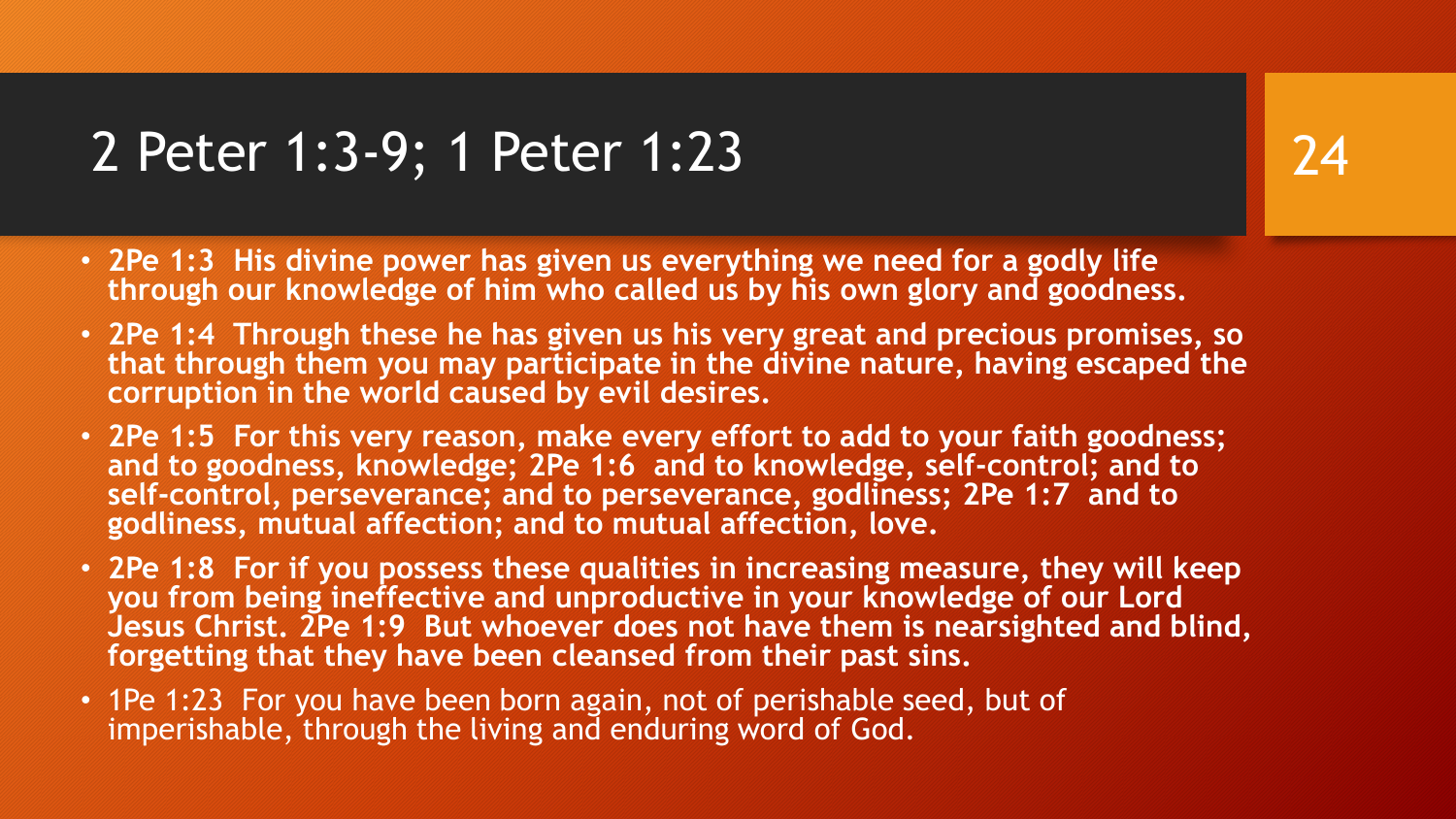## What has the Lord said? Pauline Burthwick hearing . . .

- 25
- *This is what I have told you of before – My demonstration project – a forerunner or first fruit of the kingdom rule that is to come. It is body soul spirit redemption in this life among the living among those who believe My words and have been taught in My ways and will walk in the authority of My kingdom. This is the ones who will follow in the way they will go where the Lamb goes and will do as He did and it will be yet in this age as a first fruit example of the life to be lived in the age to come.*
- *I am the Christ child, the one who was born of the virgin Mary, I am the one who is called the Word, - as you rightly discern, the Word that has never stopped speaking. These are the words and teachings to you from the Alpha and the Omega, the one who is the beginning and the end – the one who has no beginning and has no end but lives on for eternity to come and will be from age to age the same.*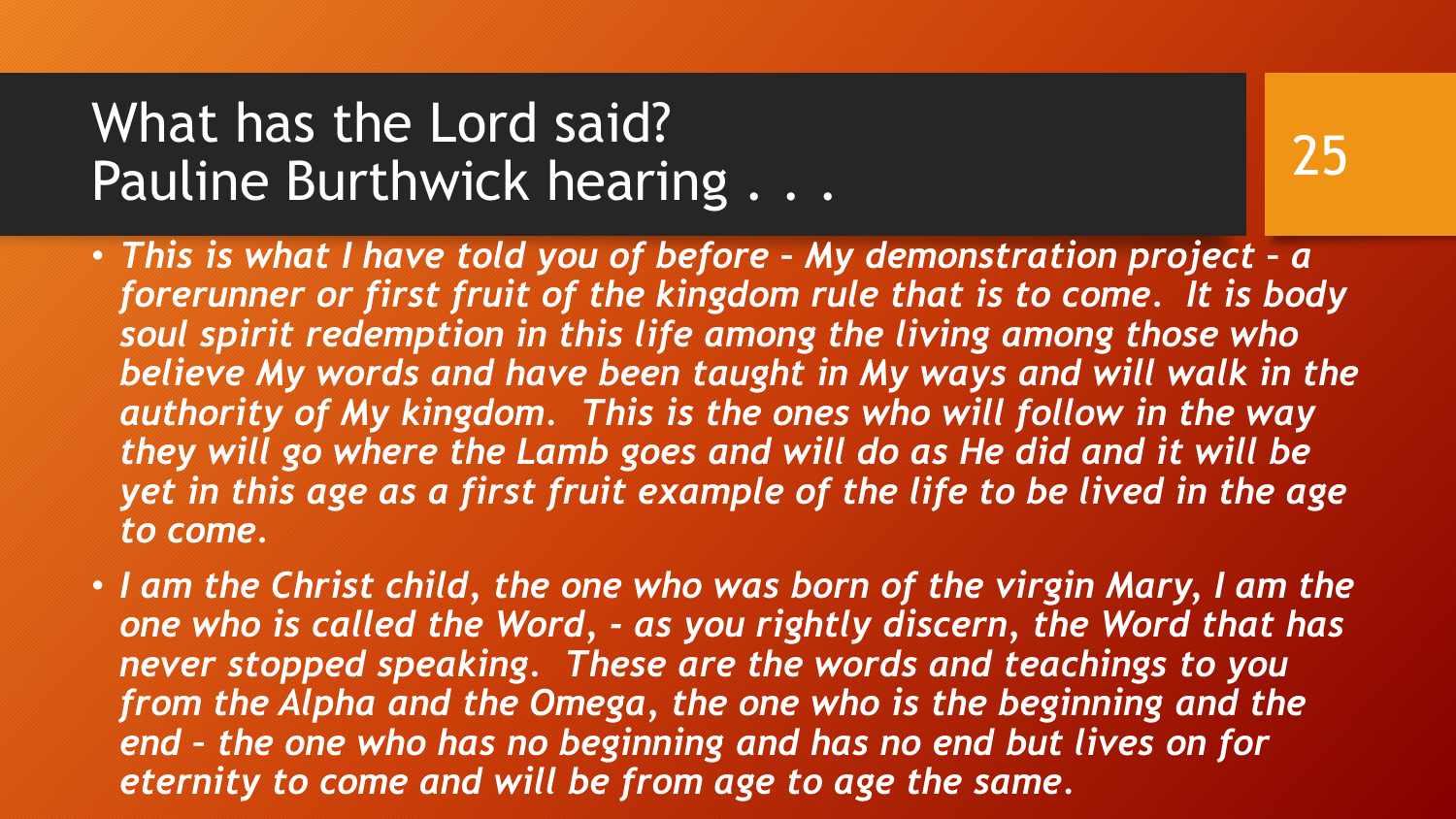## What has the Lord said? Pauline Burthwick hearing . . .

- **. . .** *Your name is written in the Lamb's book of life. I am the Lamb that was slain before the foundation of the world.*
- **What does this mean Lord?** *I was slain for you, I was baptized for you. You were baptized into My death and resurrection for you follow Me. And yet before the foundation of the world we were. We were one. You in Me and I in you. Just as from dust you came so to dust you shall return – for your physical body; so it is for your spiritual body. From spirit you came and to spirit you will return. For you are My workmanship. You are My body. You have always been My body. Flesh of My flesh and bone of My bones and spirit of My Spirit. For of spirit I am. These are yes and amen the mysteries of God.*
- **Ecc 12:7 and the dust returns to the ground it came from, and the spirit returns to God who gave it.**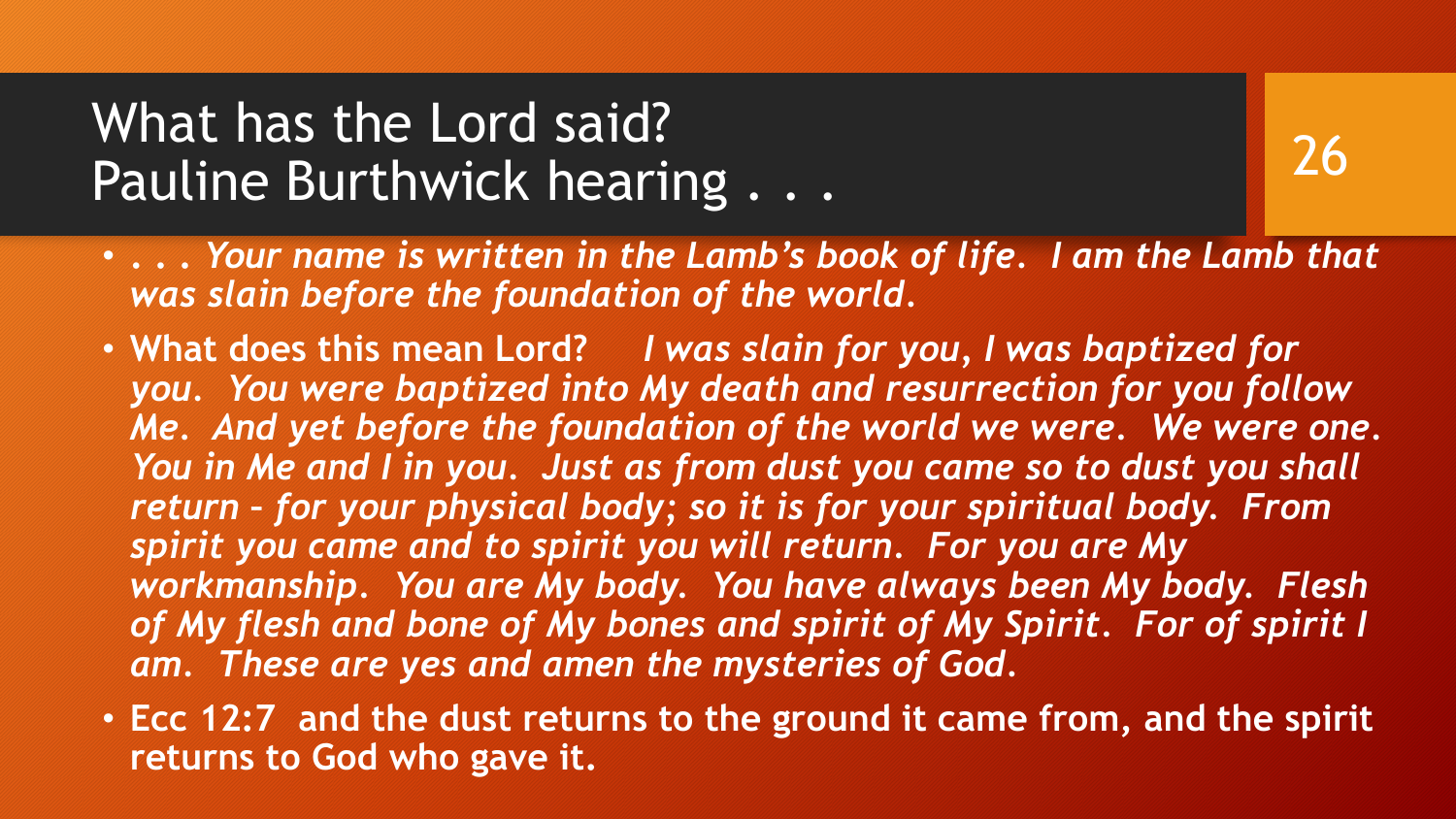#### What has the Lord said? Strongholds abound. Pauline Burthwick hearing . . .

• **. . .** *Strongholds abound, they abound in My people. Ignorance of these issues is also huge. People have inaccurate world views because the devil, who is behind the worldly philosophical systems, is the father of lies and many lies abound.*

27

• *You see cultures and areas of the world controlled by his philosophical world views. He focuses the eyes of the people away from Me and gathers them together around some "innovative" idea which is either part truth or completely a lie. Where there are two or more gathering with this view, it grows and more believers of the lie are added.*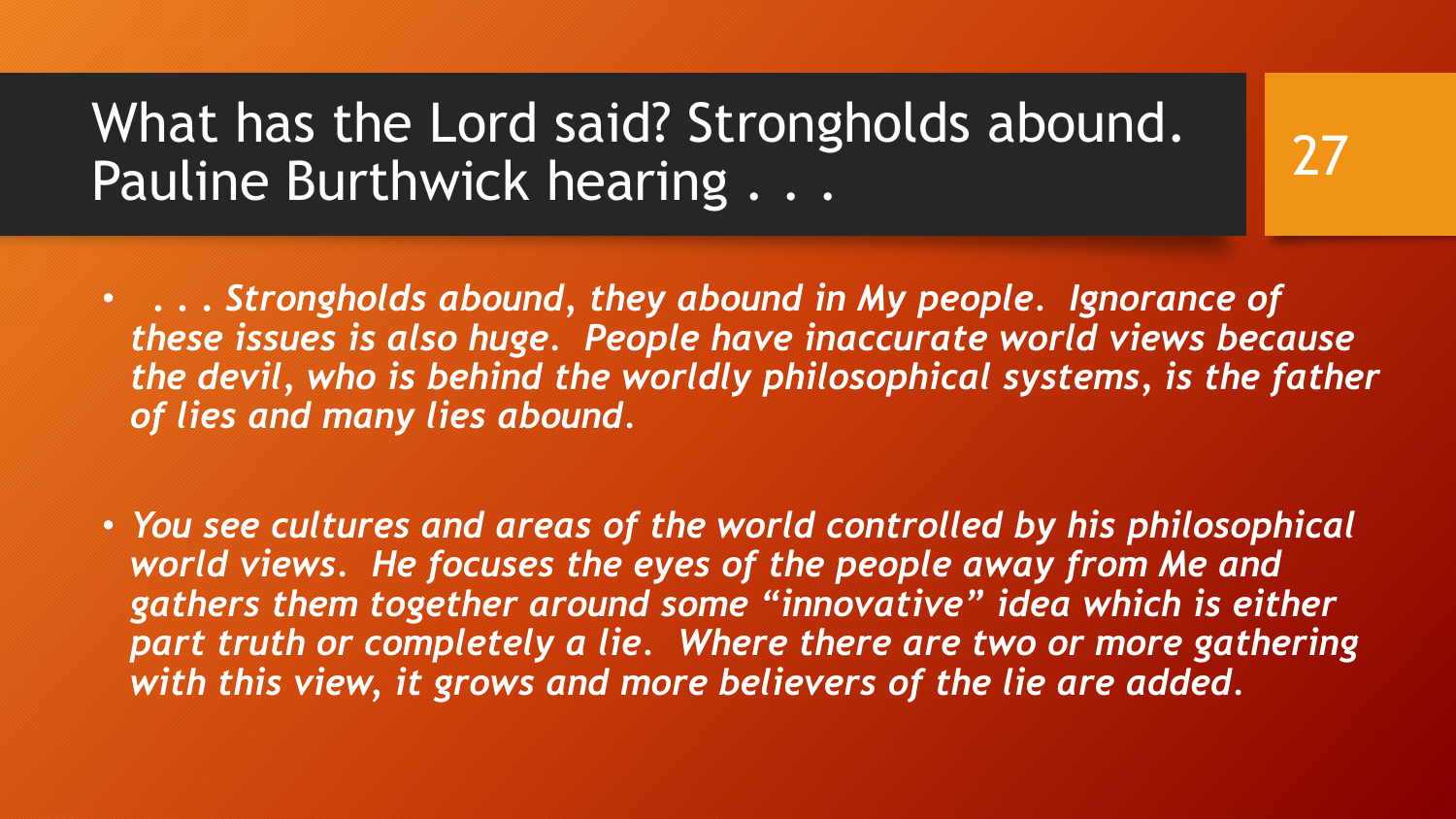## What has the Lord said? Strongholds abound. Pauline Burthwick hearing . . .

- **Take your thoughts captive**
- *This is why I say to take your thoughts captive and bring them into obedience to Christ, to Me, to My Word. Your thoughts and beliefs must line up with Mine for you to live free and living in the truth and living out from the truth and [for] truth to be manifesting through you.*
- *You are My disciples and you will know the truth and the truth will set you free and when you are free, I will send your torch [flame of FIRE] of freedom into the world to bring truth and light to this lost generation. For you live in a perverse and lost generation that is under much bondage and deception.*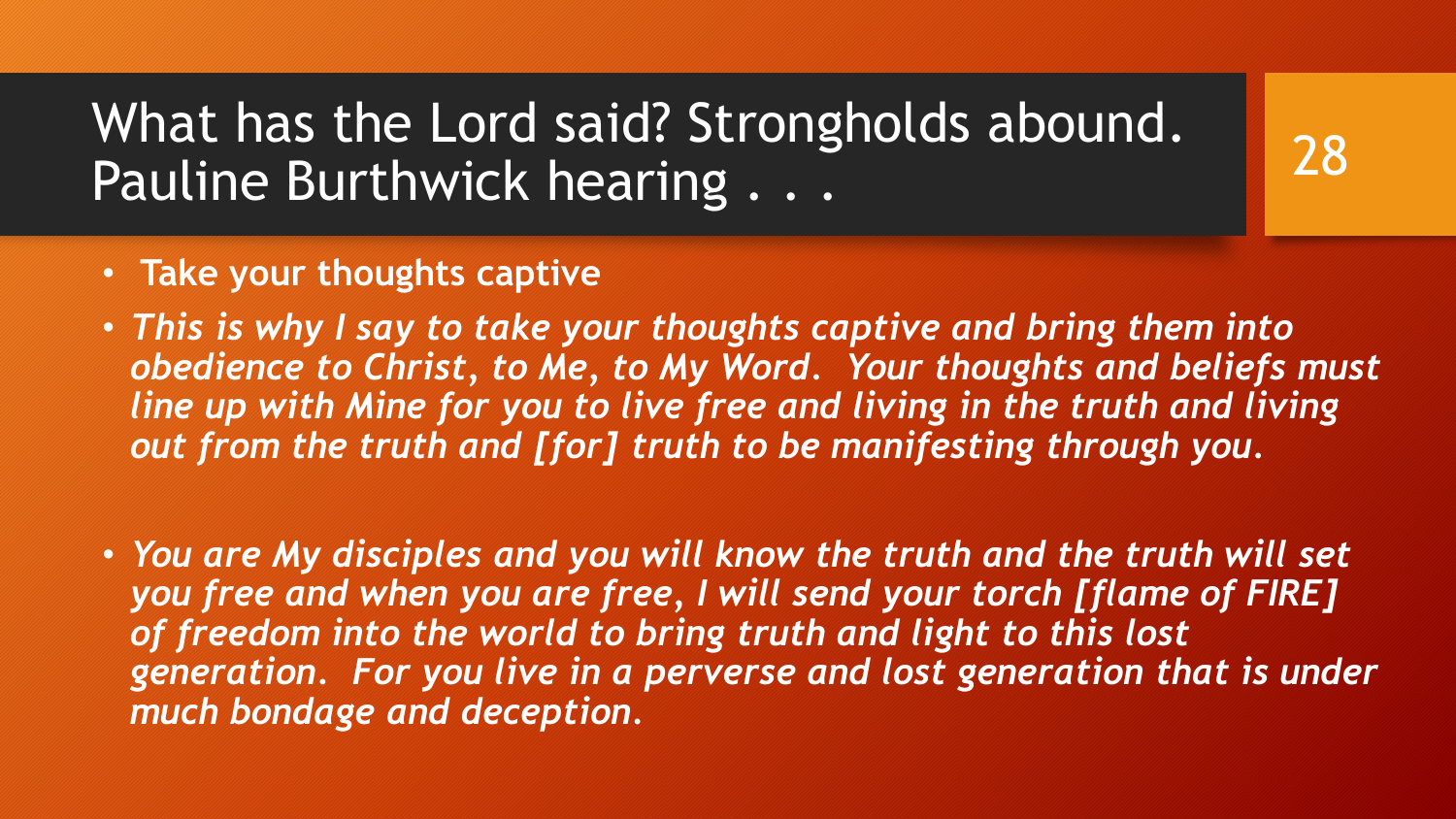## What has the Lord said? Strongholds abound. Pauline Burthwick hearing . . .

• *But I have told you that satan thinks he has them, but he doesn't, I am coming and I am bringing freedom with Me. For the manifestation of the sons of God in the earth shall accompany My parousia [Greek word meaning the process of His presence as He returns to earth] and they (the people) will know that I am God for there will be evidence - yes, even scientific evidence for the western mind that would choose to entertain it and not skeptically denounce what is seen, heard, recorded and researched.*

29

• *For healthy skepticism is one thing, but doubt is from the enemy who is, by the way, defeated. He is My defeated foe. I have already defeated him and it is his false philosophies that keep you bound and prevent your rising up into the truths that set you free.*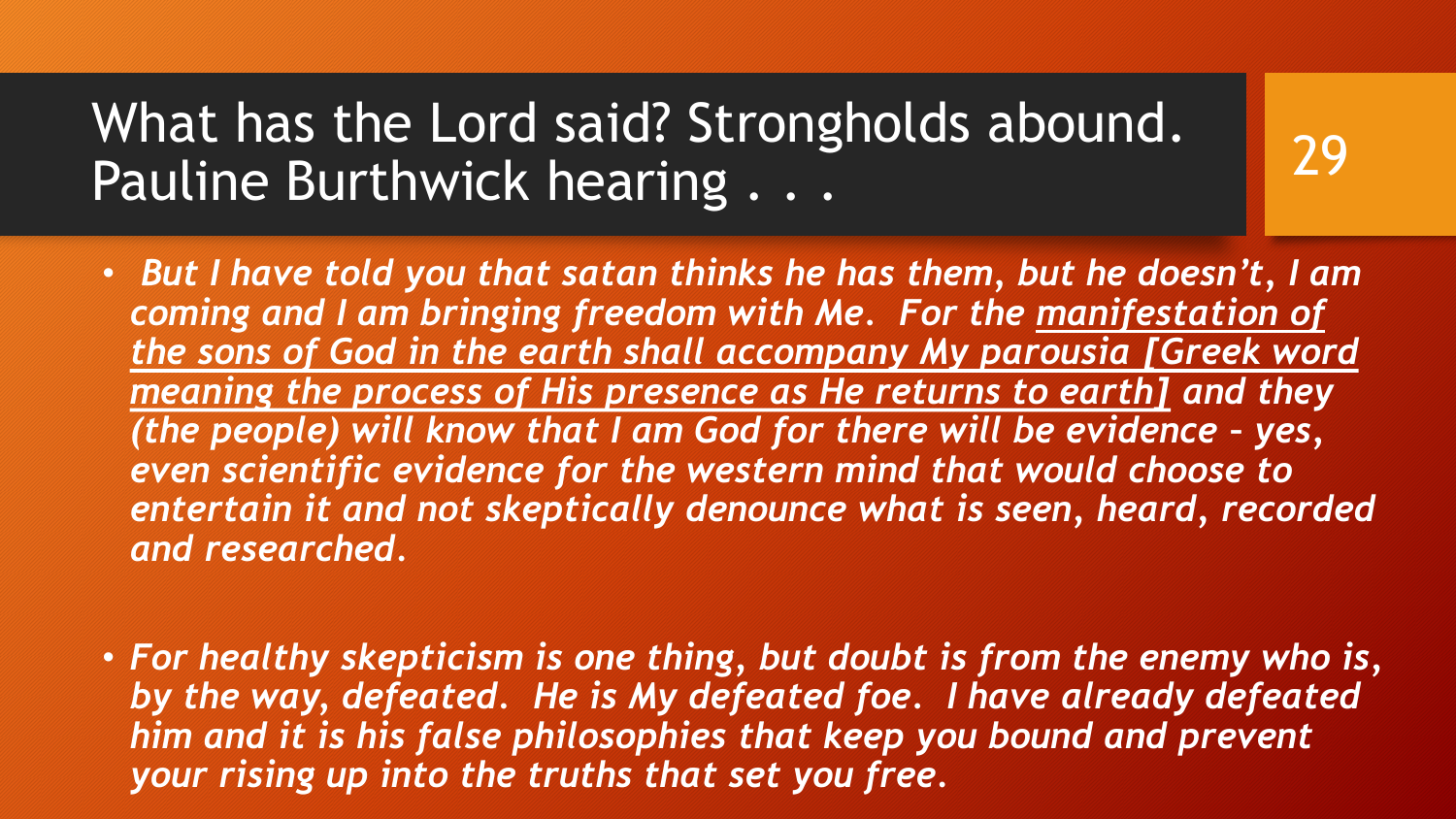#### What has the Lord said? Come Weary Ones Pauline Burthwick hearing . . .

• *Come to Me all who are weary and heavy laden and I will give you rest. I will give you My rest, for I am seated at the right hand of God far above all powers and principalities and I am God. Man[kind]* **[Note: male and female he created them]** *is My crowning glory as he wears My robe of righteousness I adorn Myself with him and we become one new man.* 

30

• **Joh 17:22 I have given them the glory that you gave me, that they may be one as we are one: Joh 17:23 I in them and you in me. May they be brought to complete unity to let the world know that you sent me and have loved them even as you have loved me.**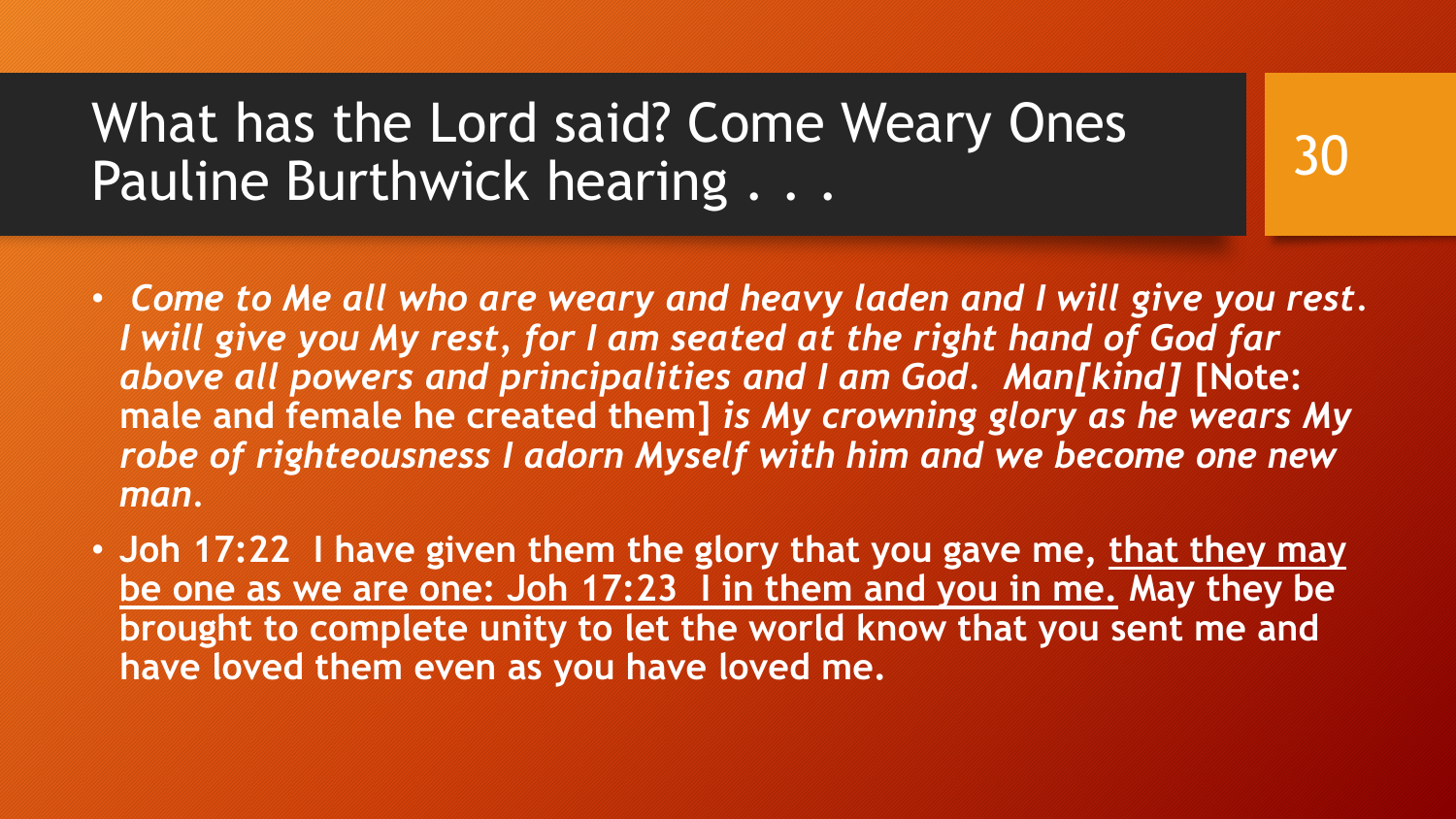*. . . Yes, My daughter. It is entirely amazing and exciting what will happen – for you see, everyone will have their world turned upside down except the ones who are listening to Me. I will of necessity have to be the source of all truth. You do no favors to "give people the truth." Teach them to hear My voice and to trust Me. For I can always be found. You, for example, may be gathered up in a moment in a chariot, like Elijah – when a cherubim comes with the wheel within a wheel and whisks you off somewhere to do My bidding. Yes, you are seeing us all meeting in the sky, many who are suspended on the cherubim, discussing our strategies. You cannot be counted on [to be there] so you must connect them to Me, their true source and the voice that will always speak. These things will happen sooner than you think. Keep your eyes on Me. Keep your ears tuned in to My voice. I have loved you with an everlasting love for I am yours and you are Mine. Amen and Amen!*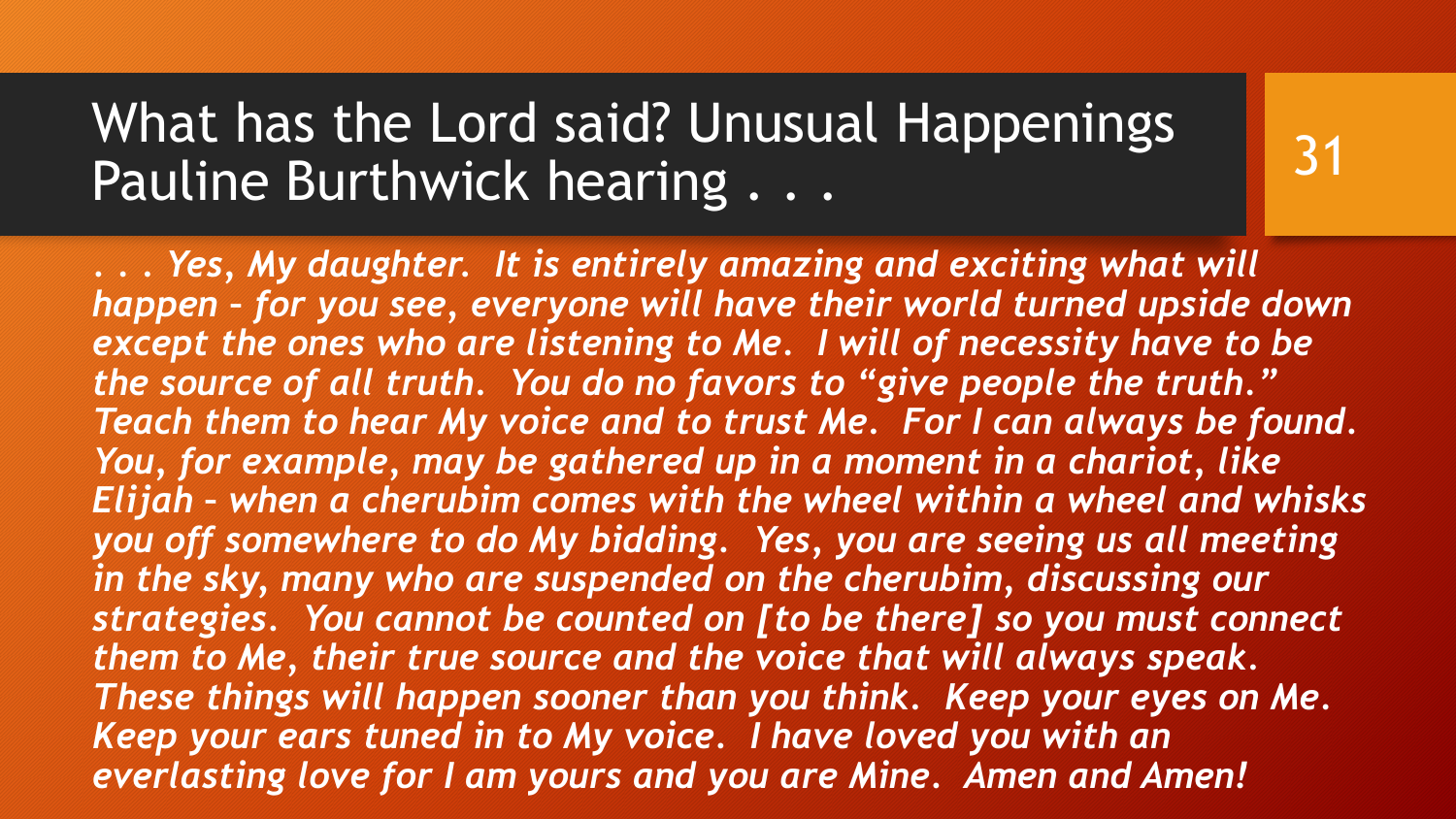• *. . . Dear daughter. . . We walk together along life's path and I am making the way straight. I straighten out what is crooked for you live in a crooked and depraved generation. You see how deceived the people are – even as you know yourself have been deceived and are now coming out of deception as you rise above the elemental principles of the world into the divine nature and the flow of truth and revelation and the pure word of knowledge that is from above.* 

32

• *This knowledge is from the divine flow and not from the tree of knowledge of good and evil for even what seems good from that tree is of inferior quality and is a deception to keep you from the best - the best has been saved for last for this last generation in which I will pour out My Spirit on all flesh and as all come to know Me and fears drop away the oneness which is coming about will become apparent.*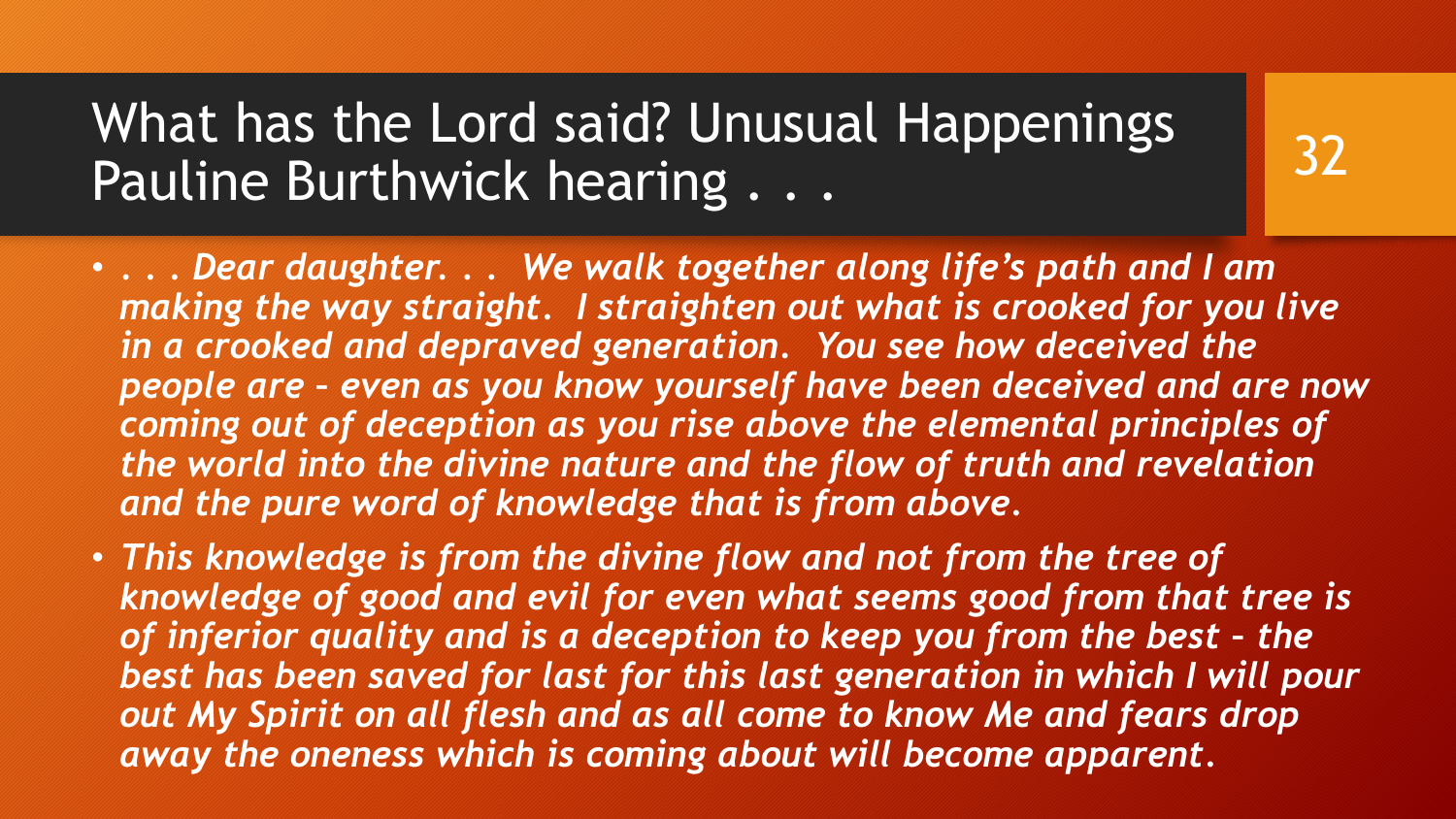• *For I am doing it as I work in each heart revealing and exposing truth – truth of who I am. Hearts will be opened to Me. Bring them to Me, bring Me to them. Yes, many have found Me and it is because of what your brother Jesus did for them, for you that you may all find Me, even bits and pieces of Me. But I am about to reveal more of Myself and My love to the world.*

33

• *Portals are living, moving, breathing passage ways that will also respond to the commands of the Sons of God in the proper season and timing. And the worlds of time can be traversed as sci-fi has suggested*  and in the future, these things will be experienced by those who have *been ordained for this kind of work. In My kingdom, space suits and space capsules as you know them are not necessary – for I provide for My own.*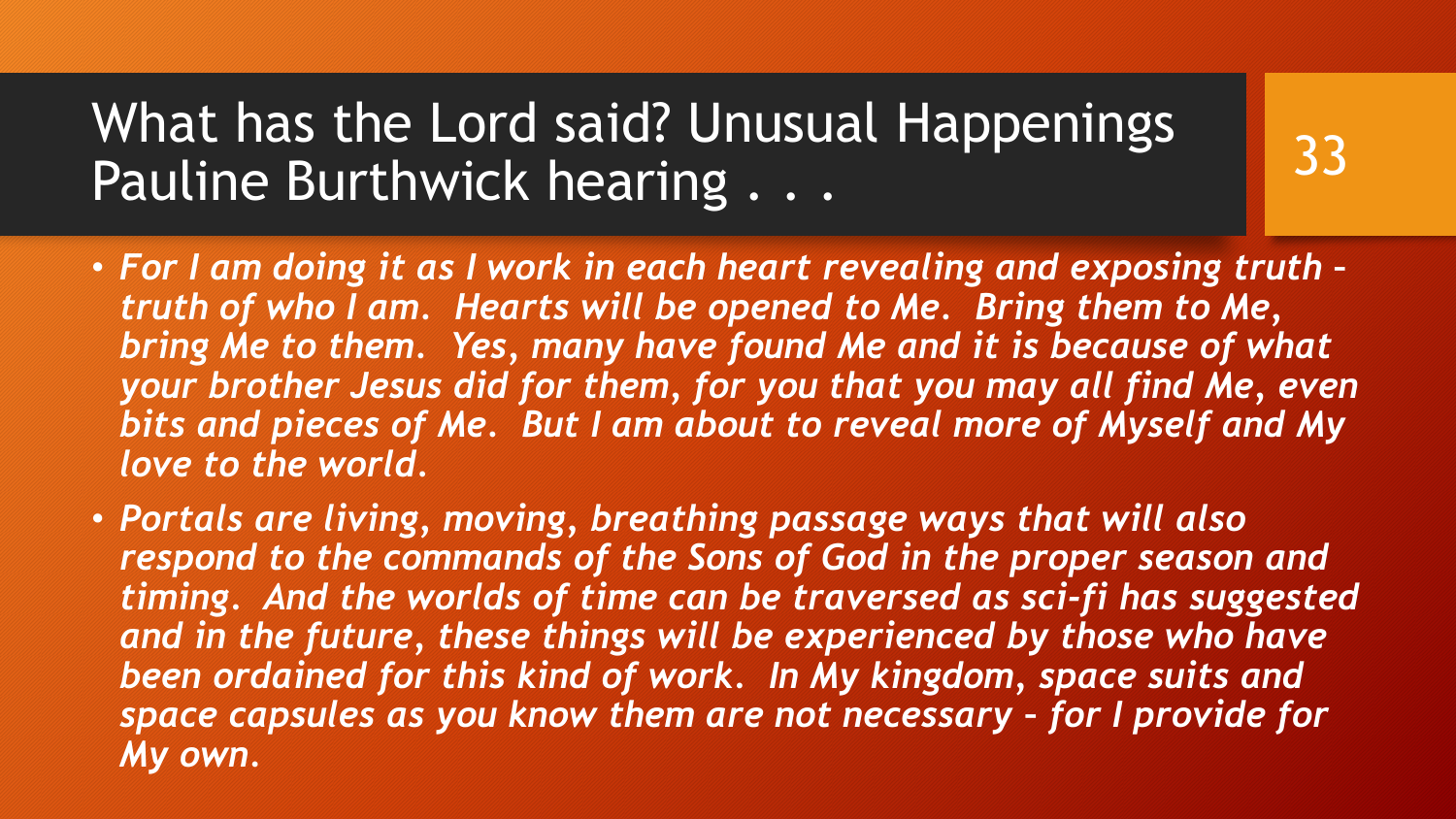• *This is the embalming I was speaking of when I told you that I am preparing you to traverse time and space. And don't worry that you*  will be lost in some world somewhere for I am your world and if you are *"lost" it is in Me and to be lost in Me is a good thing because only I know where I am going and you are coming with Me.* 

34

• *. . . The time is coming soon, and now is when the world will begin to bow to Jesus. He is the Lord and King and His name and His person will be lifted up in the earth. This will be in part because of the manifestation of the sons of God who will be speaking the same things over the earth for all who have ears to hear.*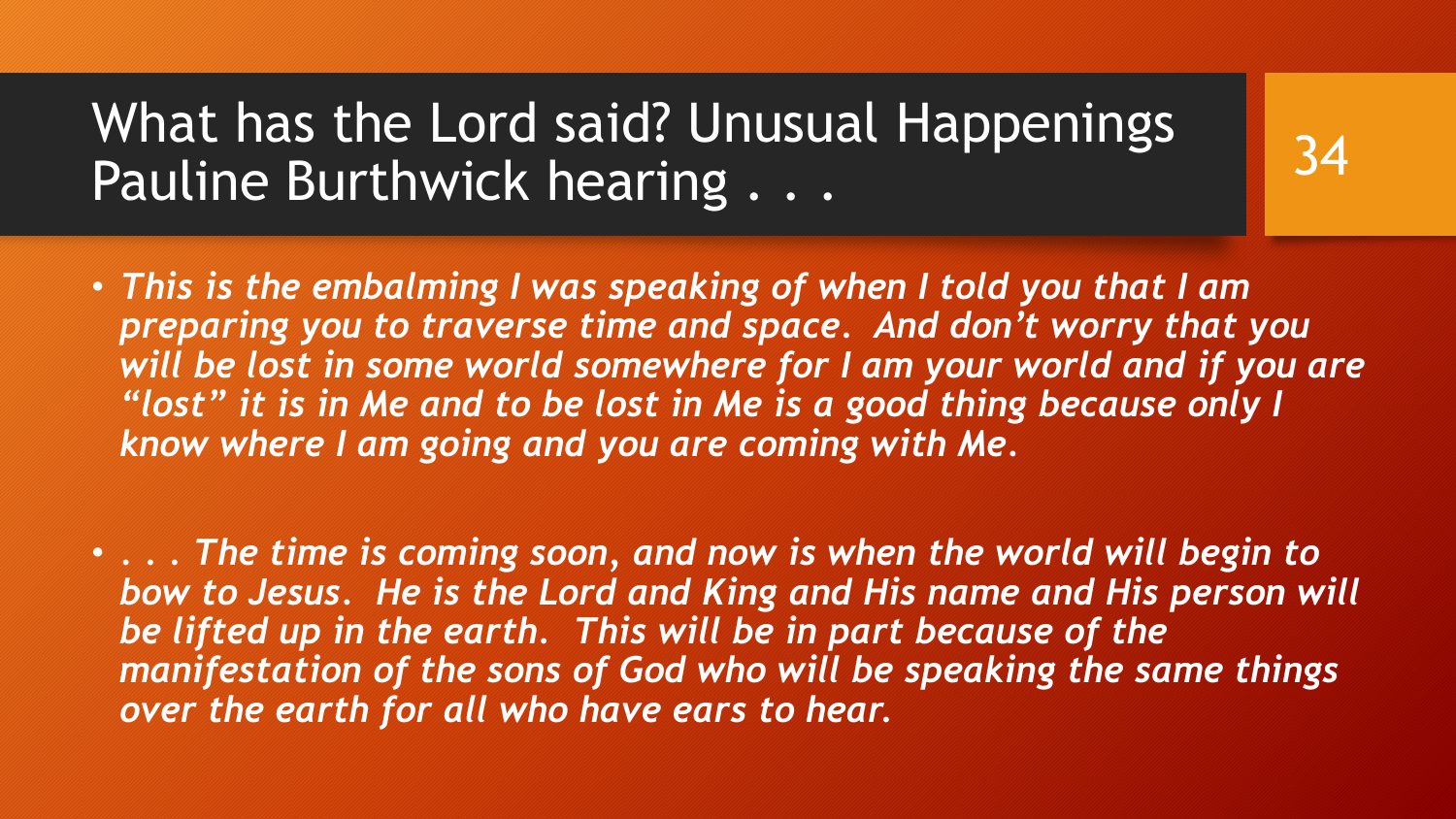• *People will not be able to get away from the message because it will be shouted from the housetops and the radio stations and the TV's and there will be synchrony in the messages – a synchrony that cannot be created by mankind or even the 6th sense or ESP.* 

- *People who have never met each other will be speaking the same message and it will be a sign and a wonder in the earth. Glory be to God on High.*
- **Hab 2:12 "Woe to him who builds a city with bloodshed and establishes a town by crime! Hab 2:13 Has not the LORD Almighty determined that the people's labor is only fuel for the fire, that the nations exhaust themselves for nothing? Hab 2:14 For the earth will be filled with the knowledge of the glory of the LORD, as the waters cover the sea.**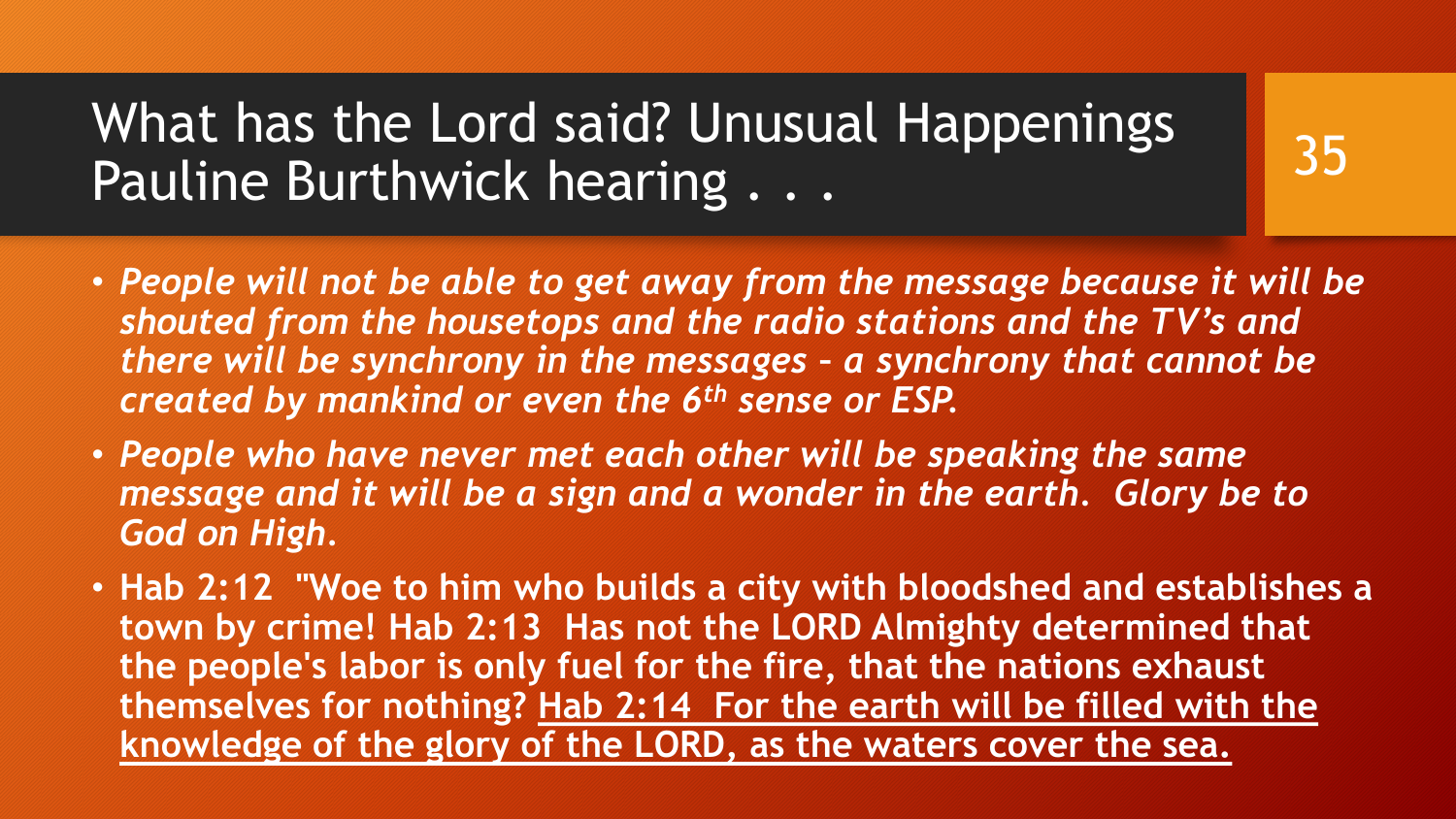• *. . . What I do will test everyone for there are none who have completely died to themselves and become as little children to sit at My feet and learn from Me. Have you not seen that I ask the hard things?* 

- *In Scripture – I asked Abraham to sacrifice Isaac which he knew was against My nature. I asked the Rich young ruler to sell all that he had. I asked My disciples to leave their former life and follow Me. The reward is great, but the cost is high in human thinking – your life is required. This is why many are invited, but few are chosen.*
- It is not about salvation, for salvation has been purchased for all, but it *is for the abundant life it is for living out of the divine nature while still on this earth, it is for ruling and reigning with Me forevermore in the ages to come.*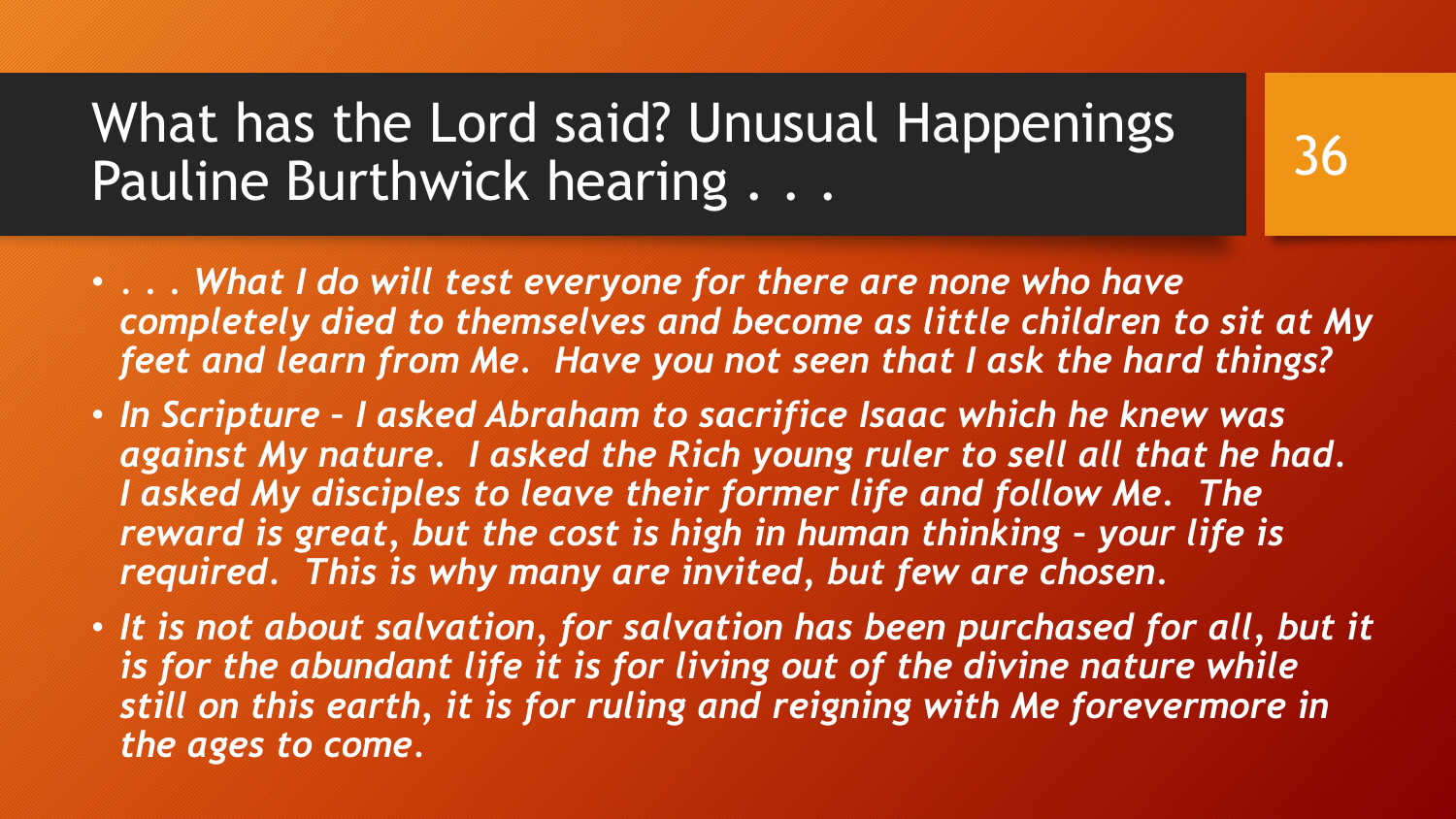## What has the Lord said? Our all is required. Pauline Burthwick hearing . . .

• *The earth is the Lords and all that is in it. And yes, you are thinking I asked Jesus to heal on the Sabbath and I asked Peter to eat that which he knew to be unclean. And I am not asking of you something that is impossible for all things are possible when you remain in the Vine. For there are those of you who would say, "I can't do that." "I can't die to myself." "My life is to precious to me. My things, My children, My job . . . where I live these things are too precious to me. I cannot give them up".*

37

• *I say to you these things are of the earth. Those who cling to the things of the earth have their rewards in and from the earth realm. These things will rot and decay and they will be removed when things are shaken and burned when things are burned. You may come through the fire, but what will you have with you? Have you invested your treasure in heaven?*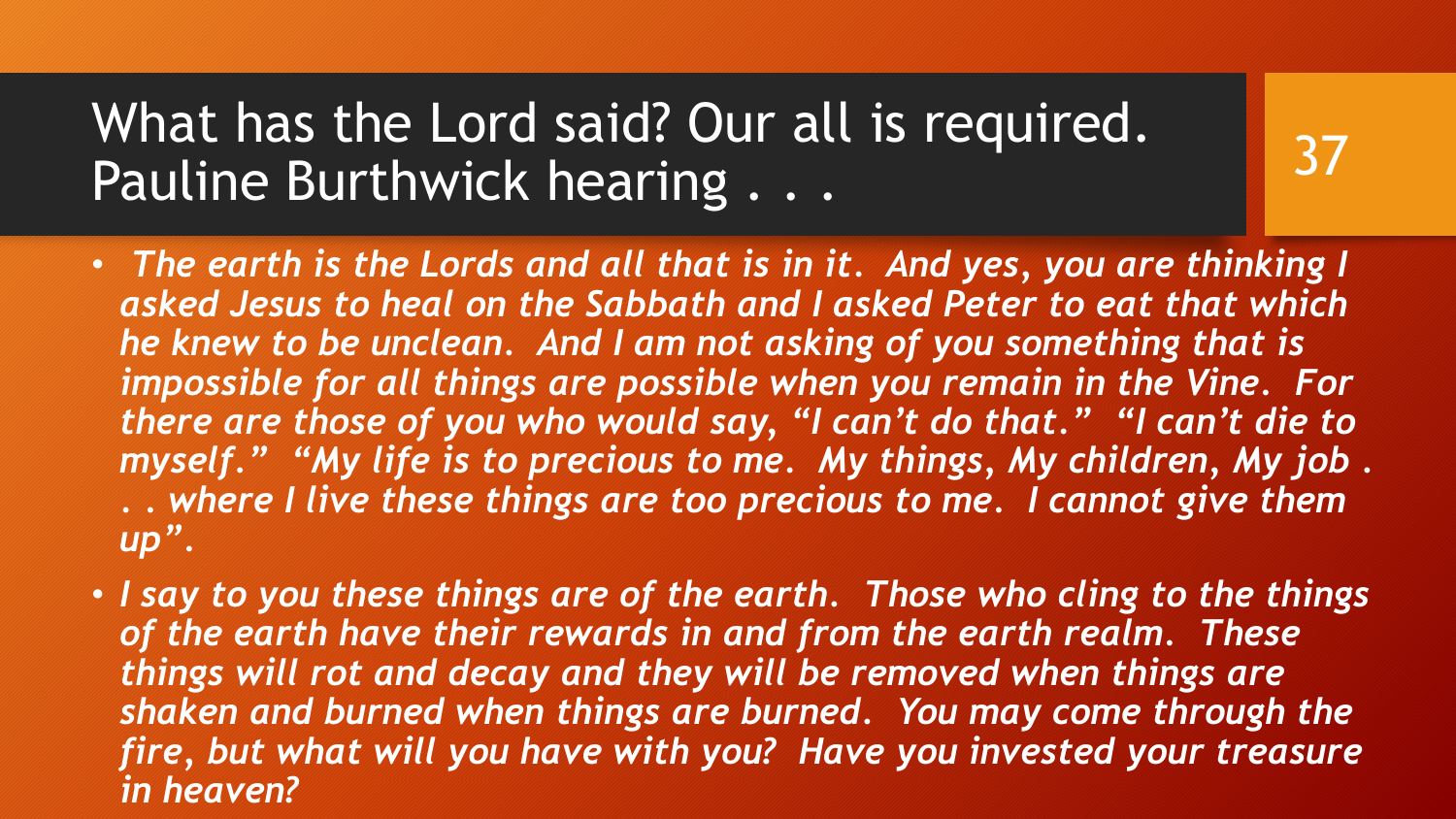What has the Lord said? What is your foundation? Pauline Burthwick hearing . . .

• **1Co 3:11 For no one can lay any foundation other than the one already laid, which is Jesus Christ. 1Co 3:12 If any man builds on this foundation using gold, silver, costly stones, wood, hay or straw, 1Co 3:13 his work will be shown for what it is, because the Day will bring it to light. It will be revealed with fire, and the fire will test the quality of each man's work. 1Co 3:14 If what he has built survives, he will receive his reward. 1Co 3:15 If it is burned up, he will suffer loss; he himself will be saved, but only as one escaping through the flames.**

38

• *If you want the greater things, they are available to you. Ask of Me for the grace to die. Ask of Me to give you the heavenly perspective that you might leave the old behind and embrace that which is new, that which has already been purchased and laid up for you in My glory realm. My kingdom is coming and I am announcing to you, My kingdom will never end. Enter into My kingdom, lay up your treasures there where the return is 100 fold.*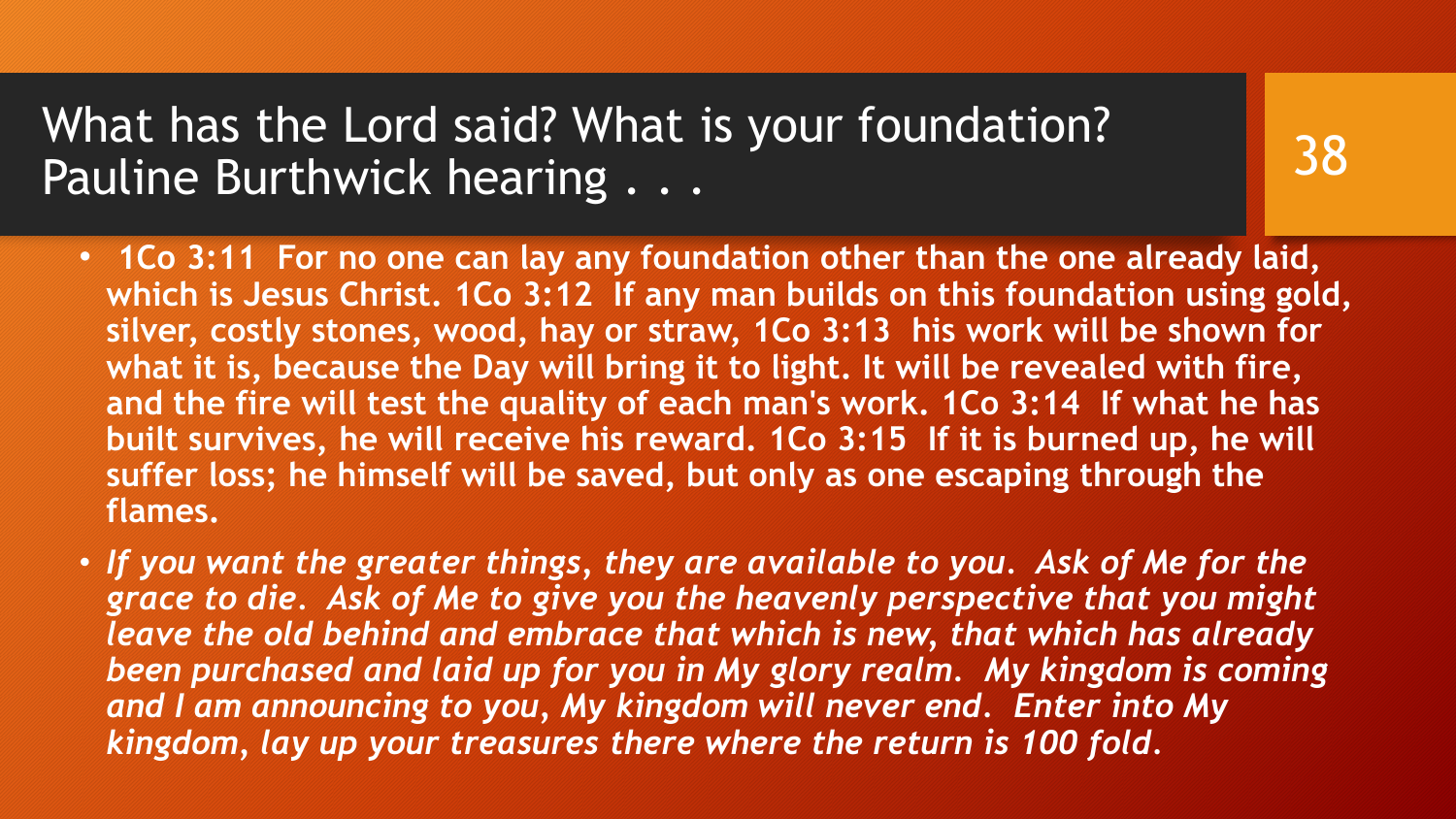39

• **. . . .** *all creation is calling out for the redemption of the sons of God in the earth and the restoration of all things. I have appointed many to be facilitators for the healing of the species for the restoration and the protection. For you know that the lion will lay down with the lamb and just as the donkey spoke to Balaam, so too can I enable the ears of My servants to hear the cries and the words of the animals.* 

• *This will be with both an inner hearing and at times an auditory external voice – just as you have been learning about My internal voice through the Holy Spirit, and have now learned that I also speak and have spoken and I will speak to more people with My "out loud" voice. My child, in your spirit you have known these things to be true as you have longed for them and have learned of them, but it is through My enabling that this will be made possible and it is for My purposes, not your own. Line up your heart and thoughts with Me and together we will accomplish that which I purpose.*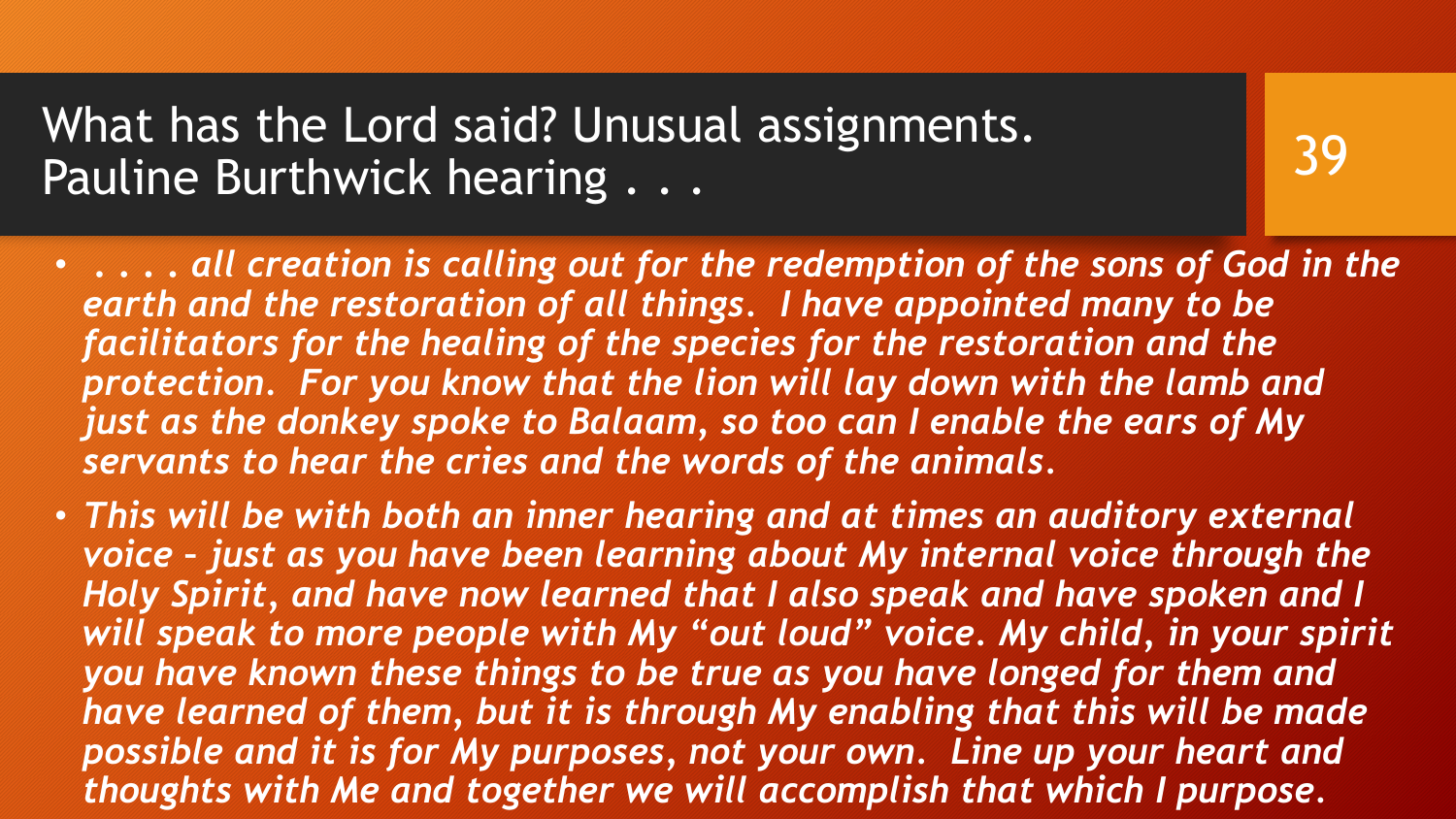• *Many will not understand this and they may persecute you and revile you and tell you that you are "New Age," well this is the calling of some to bring animals into the "new age."* 

- *For I am the God of the ages and the times and epochs, and there is [really] a New Age coming. It is the age of My Kingdom reign. What many people know as "New Age" is but a glimpse of what is really coming, but you know the one who is the Author of the Ages and who is bringing in the New. Learn from Me and I will teach you My ways.*
- **Eph 2:6 And God raised us up with Christ and seated us with him in the heavenly realms in Christ Jesus, Eph 2:7 in order that in the coming ages he might show the incomparable riches of his grace, expressed in his kindness to us in Christ Jesus.**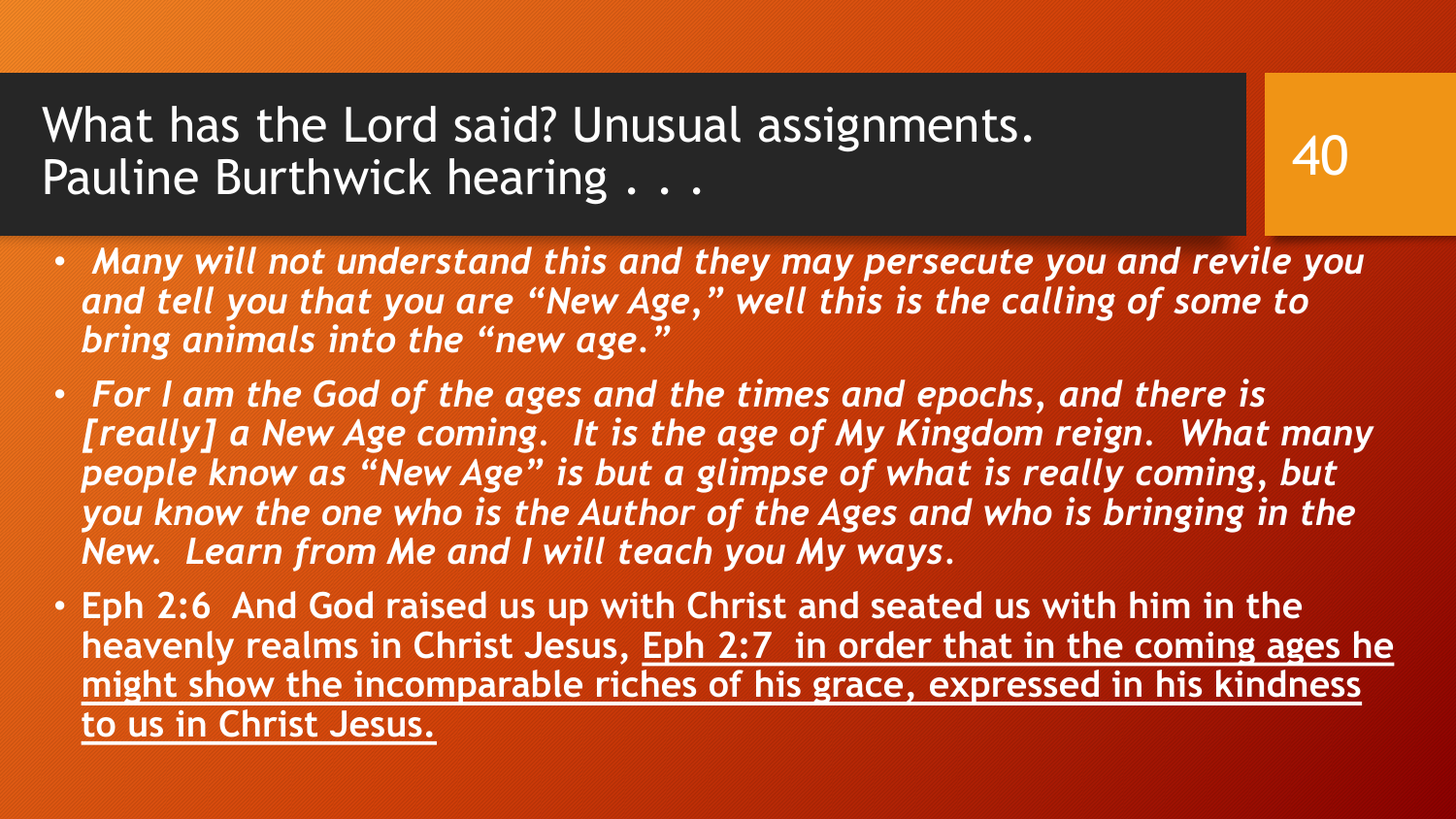• *Right now, your mind is beginning to fully grasp what your spirit has known all along and this is the challenge for the mind of man that has been misinformed and groomed to live in the fallen world. This "mind" has difficulty believing what I am speaking to the spirit and through the spirit, this is why you must come to Me and listen and learn.* 

- *I desire to bring your mind into alignment and willing agreement with Me and to trust My words over the philosophies of the world. Remember, You can test My words to you using 1 John 4:1-4 and this you should do. I am Jesus Christ of Nazareth who came in the flesh and it is I who speak to you about these things.*
- *These are things which the Ancient of Days has ordained for you to know at this time and it is in My name and by My blood and power and the Spirit of Truth that you should be led and come to know these things.*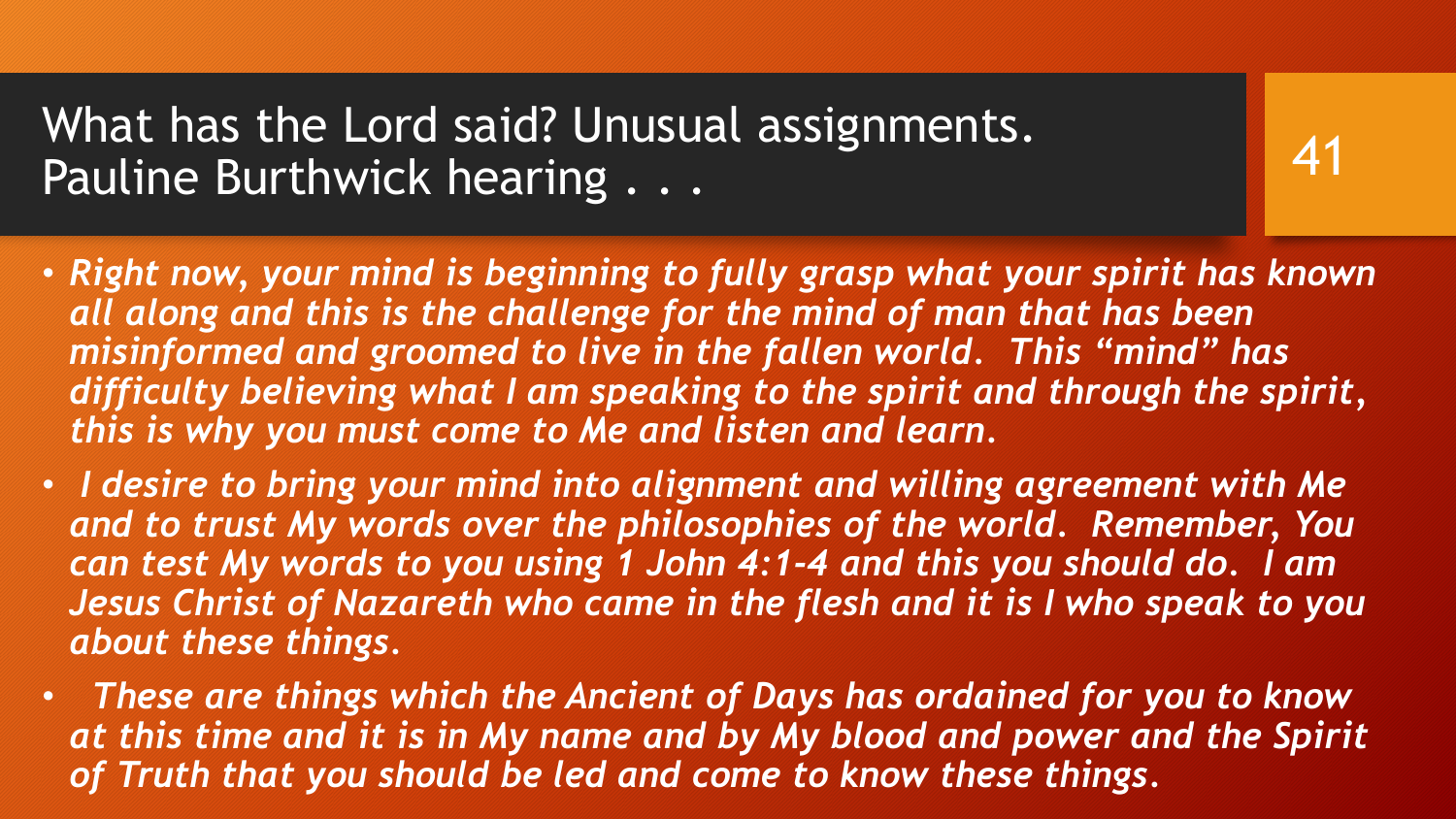What has the Lord said? Divine Order Pauline Burthwick hearing . . .

• **. . .***When I cast My vision before the beginning of time I intended everything I created and called into being to be an extension of Me a reflection of who I am, a reflection of My glory in the Universe. Everything would resound with the sounds I have set forth within it but all would be in harmony with and a reflection of Me and My sound. This is divine orderthis is unity. All is in agreement and harmony and love abounds for each thing and from each thing or being to the other thing or being.*

• *Yes even the rocks can cry out as you have read in Scripture - even now, all creation is groaning for the sons of God to be established for they will assist Me in the restoration of all things and will usher in the kingdom and the new heaven and the new earth will come and I will restore things to this divine order.*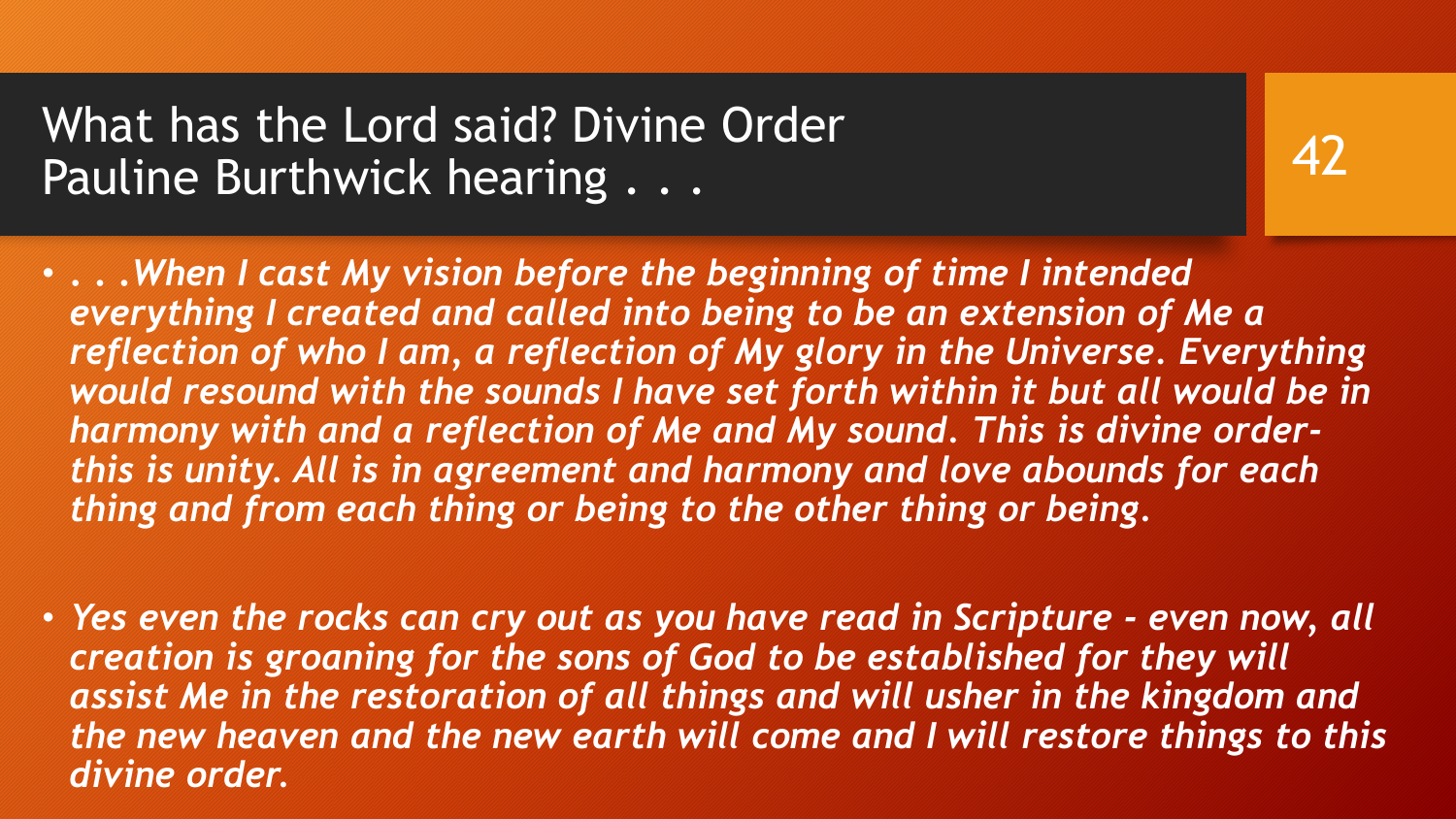What has the Lord said? Restoration – Divine nature Pauline Burthwick hearing . . .

• *You have heard that judgment begins in the house of God, well so also does restoration. Restoration begins in the true Church, the church My Son, Jesus is establishing in the earth at this time. This will be a church that will be a reflection of His true nature - the divine nature.* 

43

• *It will consist of ones who will follow Him wherever He goes and [they] will be partakers of the divine nature. As the old falls away and the new comes, there will be a point in time in which for those willing to sacrifice*  [exchange] their lives for the life of Christ, they will resound with heaven as the glory of the Lord Most High fills them and they become the carriers *of the testament, carriers of the ark in the earth.*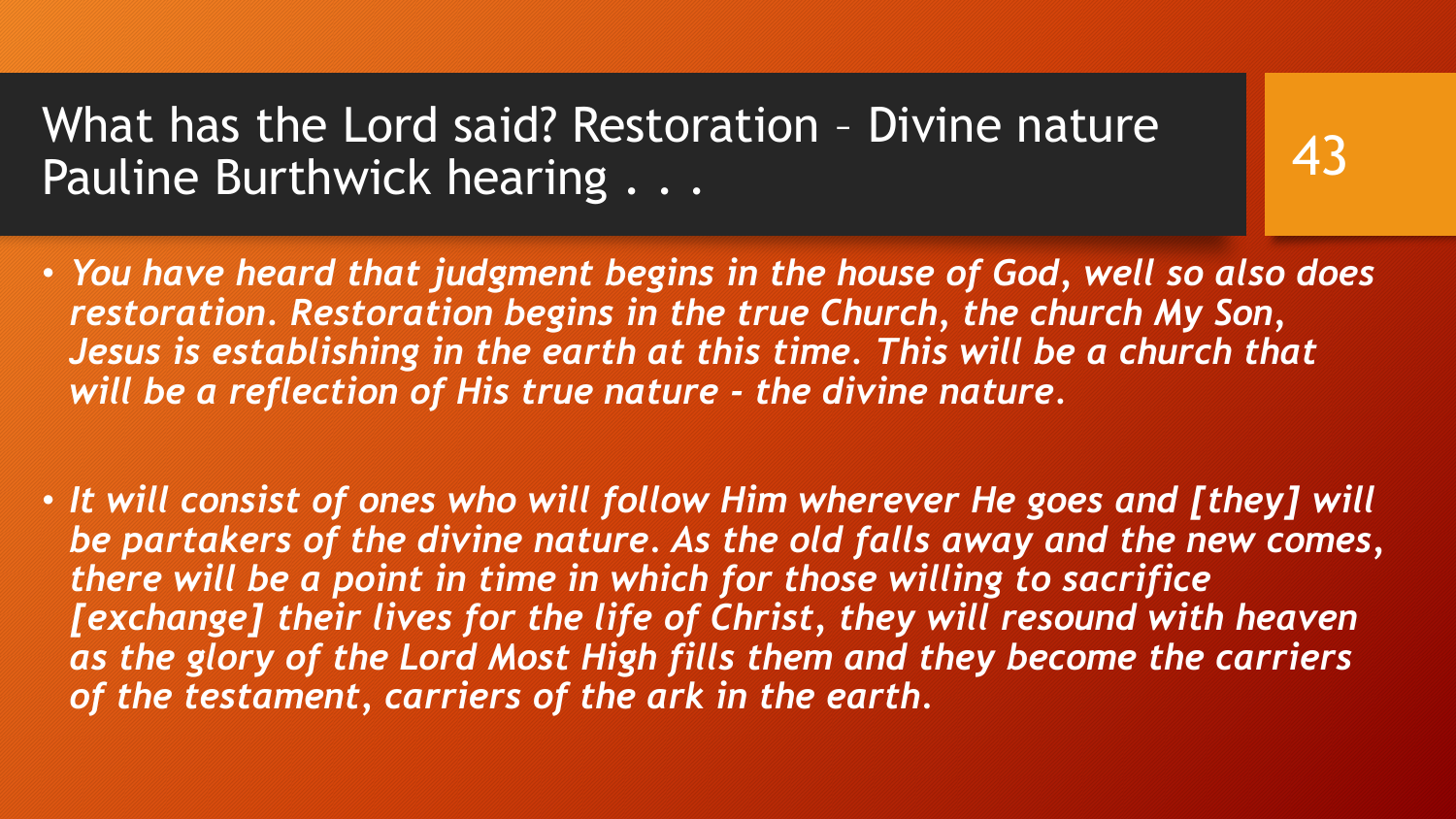What has the Lord said? Restoration – Divine nature Pauline Burthwick hearing . . .

• *"The glory of the Lord shone round about them", this is what people will say about these men and women of valor. The glory of the Lord will shine round about them and even the atmosphere round about them will change as everything bows to Christ who is living and reigning within them for do you not know that the kingdom of God is within you?*

- *You are My temples, the living stones that I am inhabiting. Make a way for Me. Prepare the way for the coming of the King, for the fullness of the*  deity to indwell you. Cooperate with My refining fire that I may consume *your flesh and that you also will be fit and ready to be called the sons of God.*
- **Col 2:9 For in Christ all the fullness of the Deity lives in bodily form, Col 2:10 and you have been given fullness in Christ, who is the head over every power and authority.**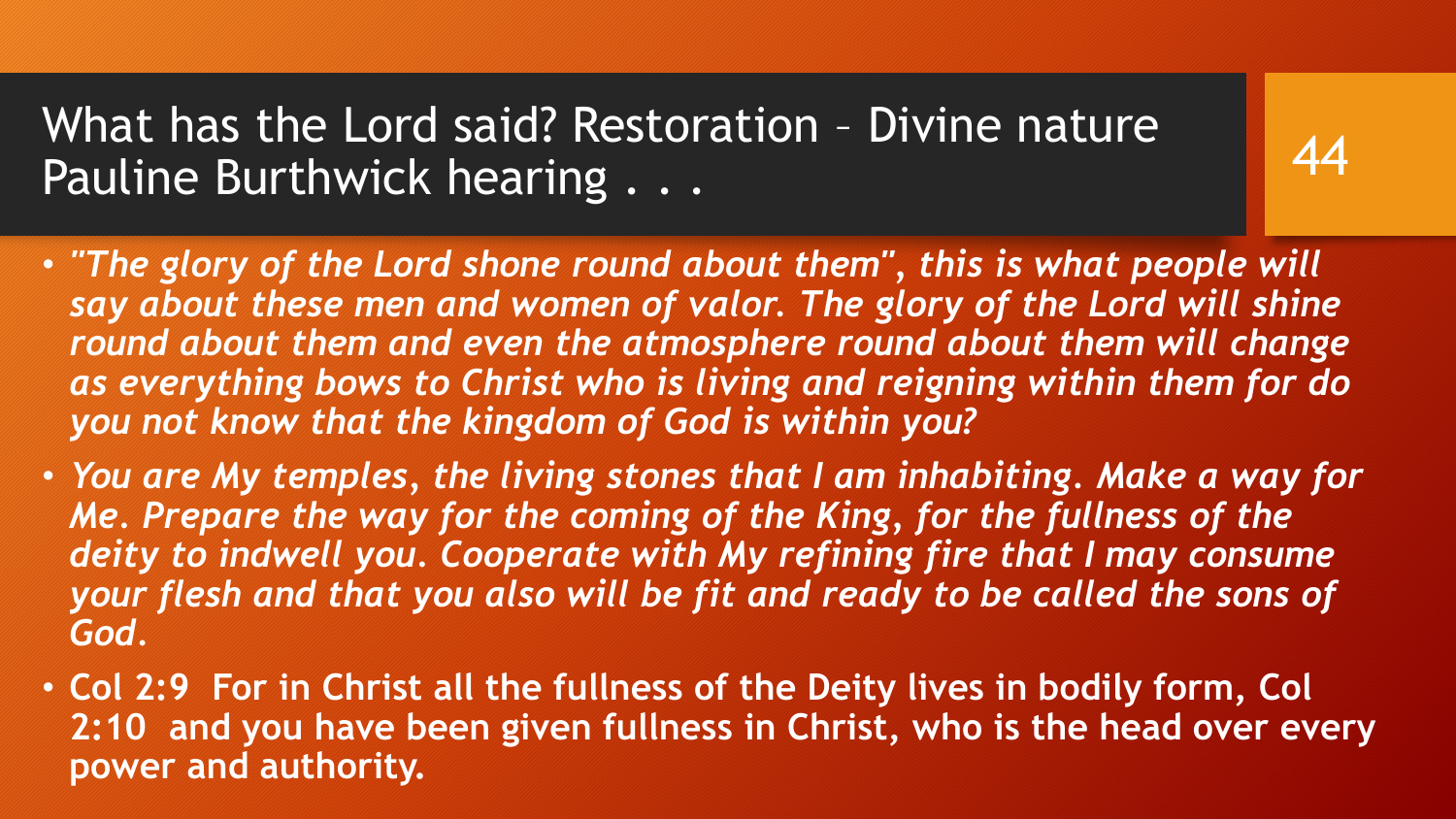What has the Lord said? Be sanctified & glorified Pauline Burthwick hearing . . .

• *For I have called you, and I have justified you, let Me sanctify you that you may be purified and so that your salvation will be that of spirit, soul, and body, and yes you will be glorified in this way. For the Kingdom of God is within you and you need not die a physical death and go to heaven to be glorified for it is available to all who will submit to the divine order which flows from My throne.* 

45

• **1Th 5:23 May God himself, the God of peace, sanctify you through and through. May your whole spirit, soul and body be kept blameless at the coming of our Lord Jesus Christ. 1Th 5:24 The one who calls you is faithful and he will do it.**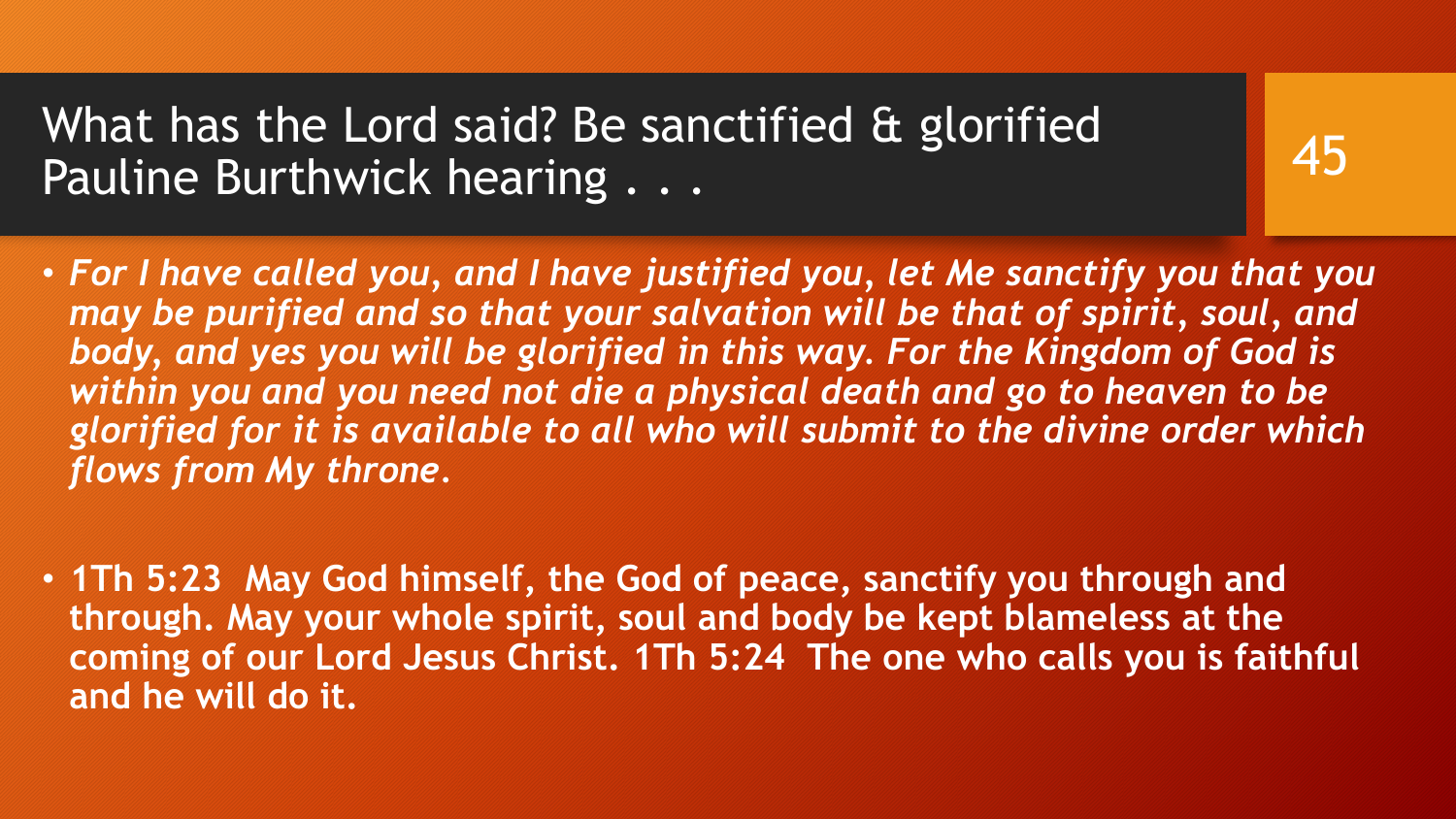What has the Lord said? The New Age is upon us Pauline Burthwick hearing . . .

• *. . .Though you go through many things, I am there with you in the midst of these things. Do not focus on the cares of the world and the things of the earth for these are fleeting and we are in transition.* 

- *The new age is upon us and we, you, shall inherit the earth. It shall respond to your commands as I send you forth to harvest. You will harvest not only souls, but also the earth will give forth fruit at your commands and the bitter waters will turn sweet.*
- *What was once wastelands will now become fruitful vineyards and fields*  and the people will have provision because of Me. The curses of the land *will be removed and creation will flourish and there will be joy abounding forever more because of ME. I am a good King and I am coming soon to deliver My people.*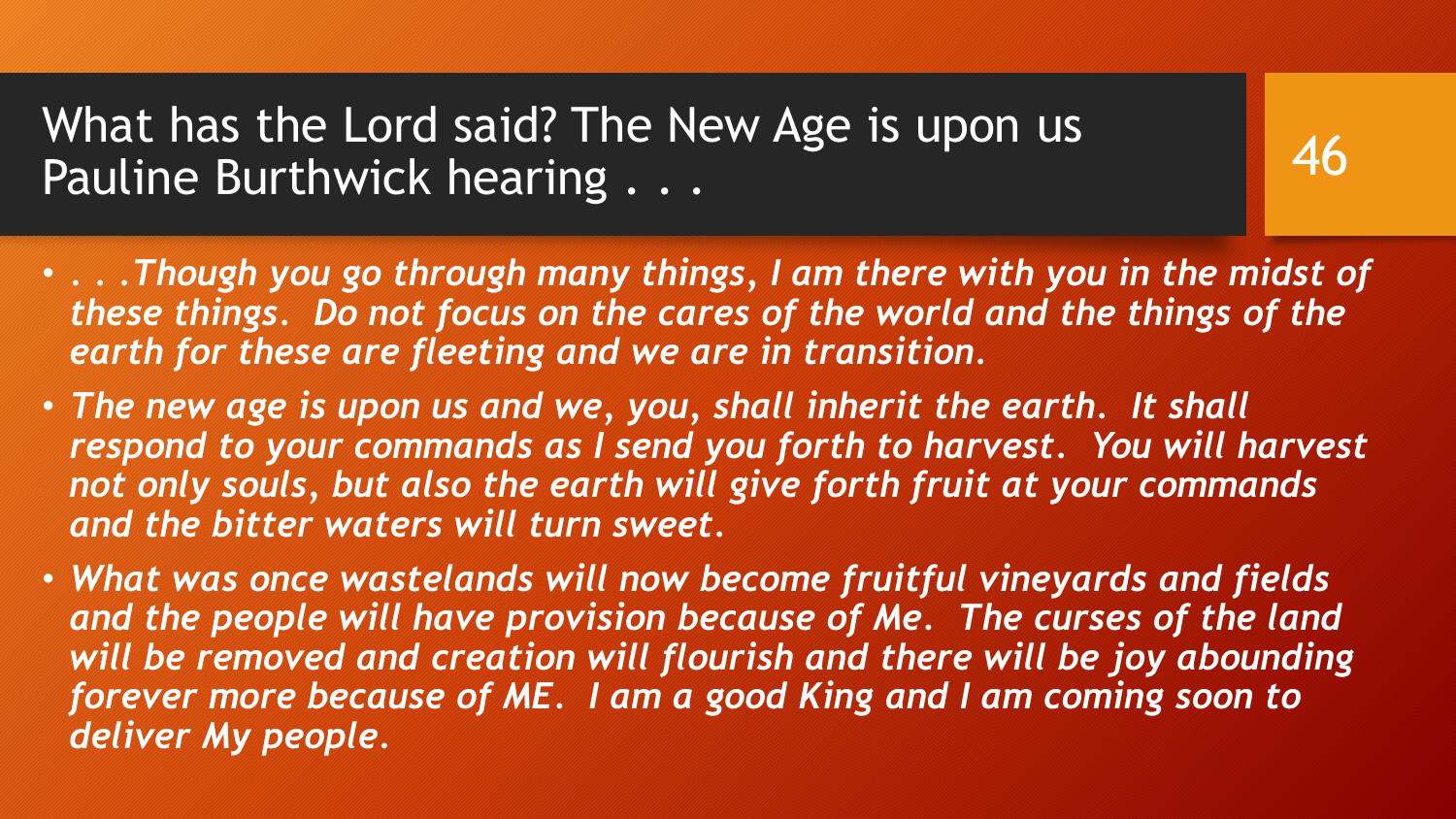What has the Lord said? The New Age is upon us Pauline Burthwick hearing . . .

• *Remember, evil must come into its fullness for all to see because of Adam and Eve's desire to know good and evil. But to those who are in Me, I have given promises that I am there with them and that nothing can separate them from Me – though the enemy would so convince them that I am not there and [that I]*  do not care, that is His lie. Seek Me and you will find Me. If you must, eat of *the grass of the land, look for My provision and do not remain conformed to the world's definition of provisions for then you will have expectations that will bring you disappointment. Rather, ask, Me what is your provision [for me] for today? Remember the prayer," give us this day our daily bread". Your daily bread may not be what you expect or want. Remember the Israelites and how they were given manna, but it did not satisfy them, they got tired of Me and My ways and remembered what the food was like in Egypt – though they forgot the oppressions in their rememberances of the food and they desired the foods and meat of the past.*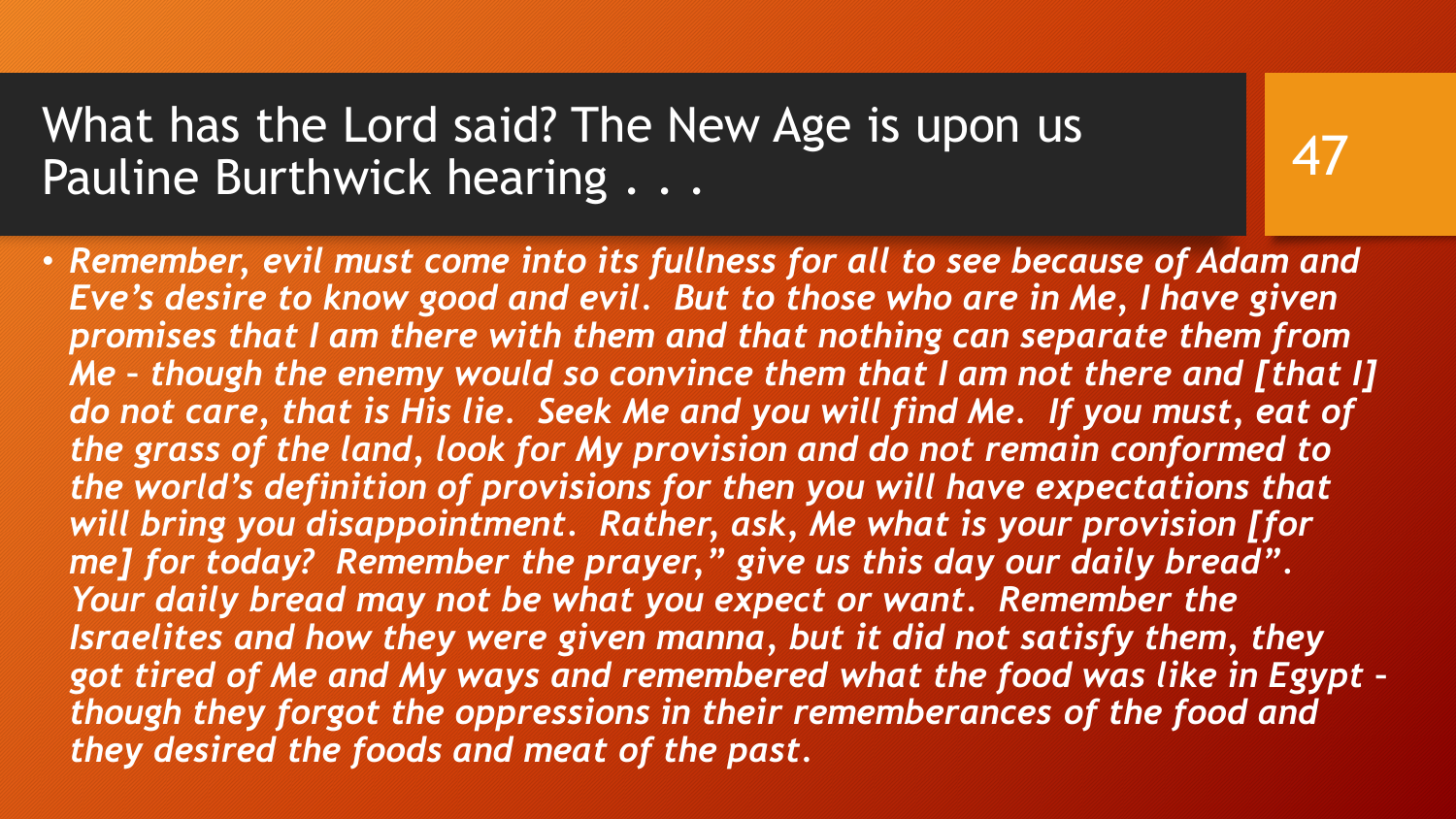What has the Lord said? Live in satisfaction. Pauline Burthwick hearing . . .

• *I gave them their wants, but their grumbling only increased as they were wanting and expecting things from Me that I was not planning to give them until another day and another time. In doing so, they brought more oppression on themselves and did not walk and live in the satisfaction and contentment of the moment and the daily provisions. I call you not to live in the past, not to live in the future (except to believe, hope and position yourself for the things to come), but to live each day at a time. There are enough worries for each day to live each day at a time.* 

48

• *I am not only a "demon buster," I am a "worry buster" – for haven't I said, "do not be anxious about what you will eat or wear" because I provide for the lilies who are here today and gone tomorrow?*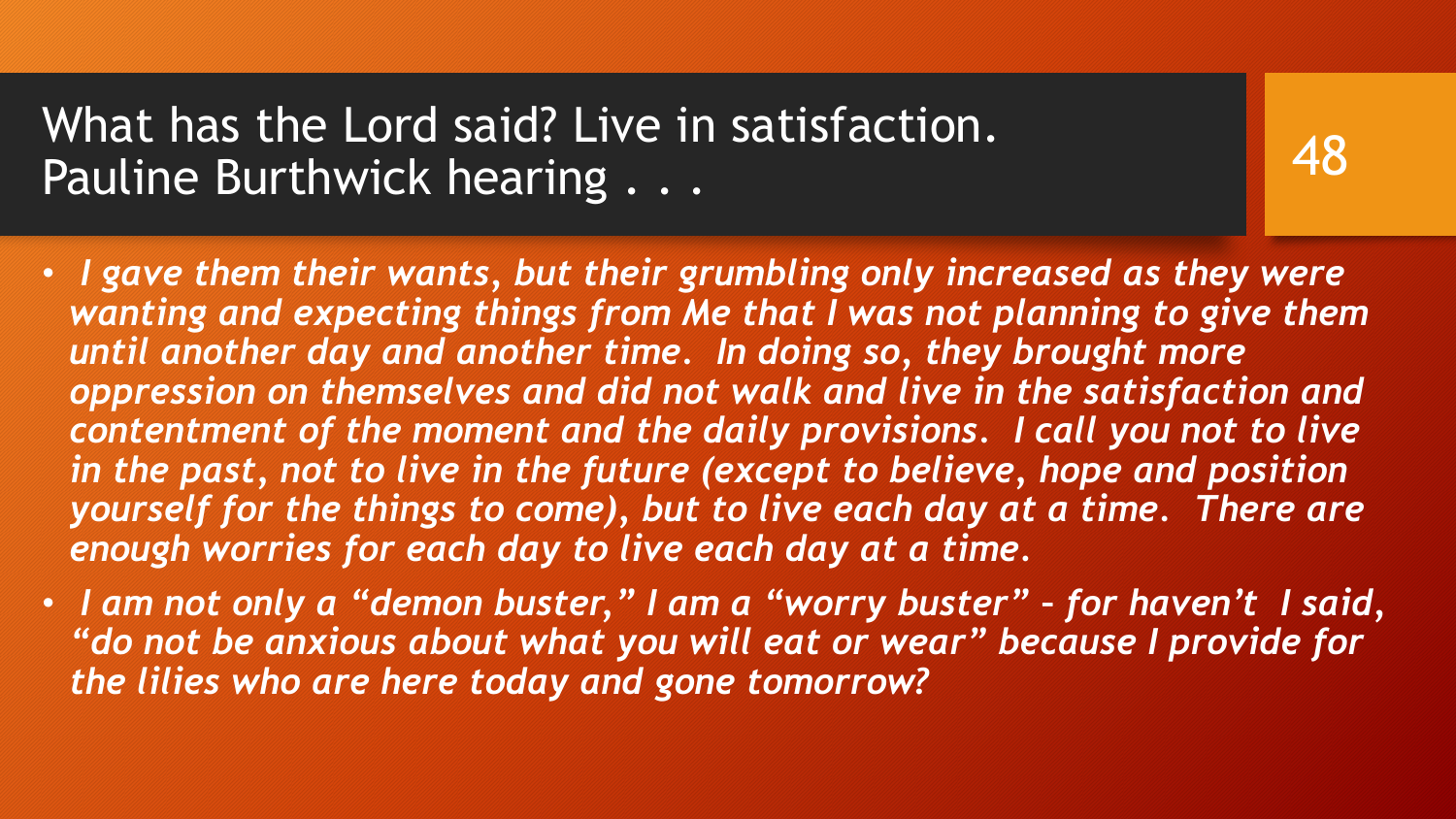What has the Lord said? Live in satisfaction. Pauline Burthwick hearing . . .

• *So bring your cares and worries to Me and listen for My direction and look for My provisions and learn to be satisfied with what I give you. I do know your needs, I do not always grant your wants and desires unless they are those which you have received [from Me] when you have been in sweet communion with Me and then I give you these when the time is right.* 

49

• *I know the end from the beginning and My teaching and My dreams and My visions that I give you are given to direct your paths into your future*  destiny, but do not try to establish it in the flesh for it is not by power nor *by might, but by My spirit says the Lord that these things will be manifest.*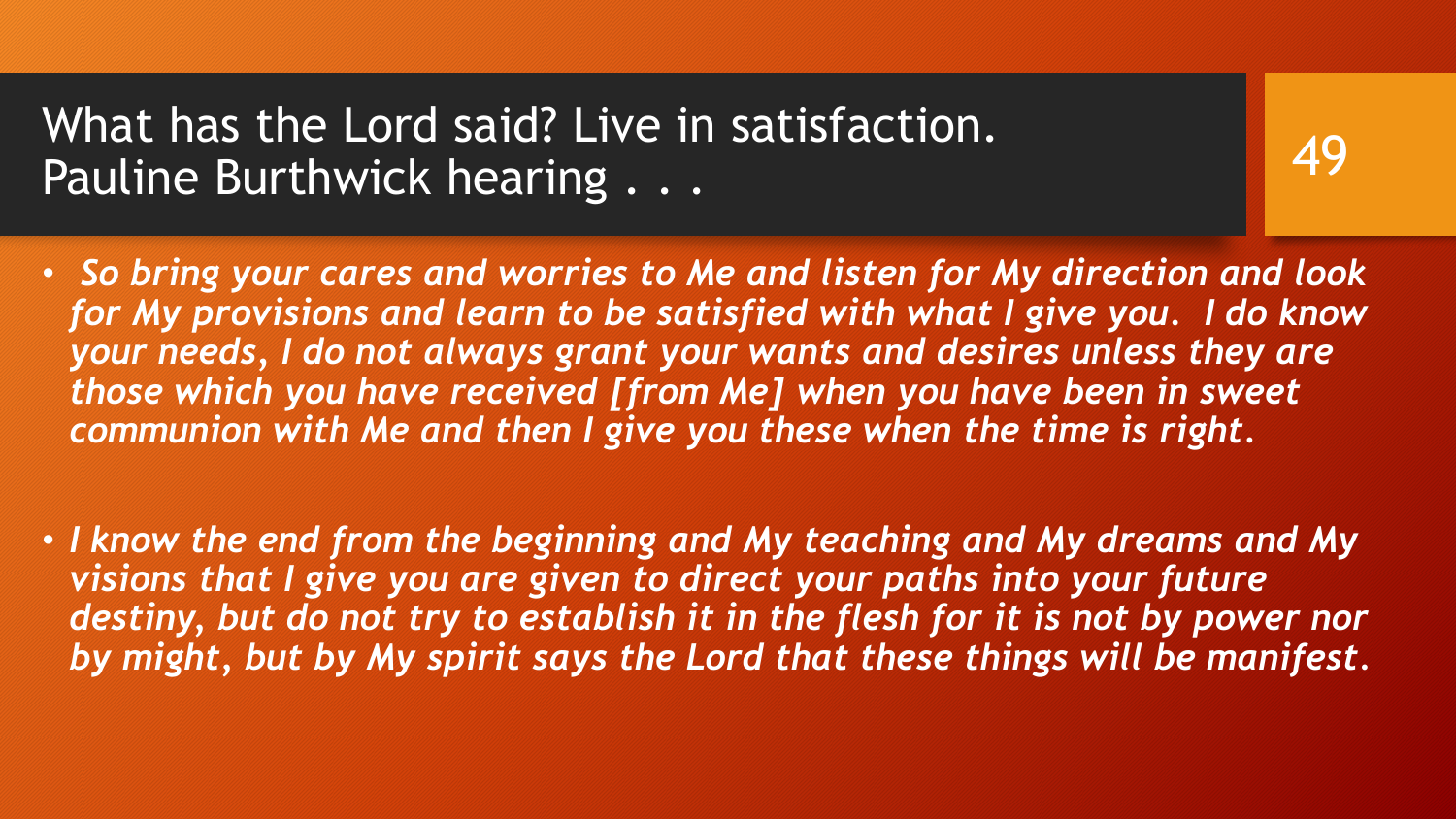What has the Lord said? Remain in HIM Pauline Burthwick hearing . . .

• *Remain in Me and I will remain in you. Reject Me and I will have no choice but to distance myself from you until you invite Me back into your life and give Me permission to intervene. If you pray to Me and it seems that I have not been hearing you, check to see if you have built a fence or a wall to keep Me out. If so, open a gate and invite Me back into your center that I may renew your heart and mind and set your feet back on solid ground. I am the Rock and the gates of hell cannot prevail against Me. AMEN*

50

• **Acts 3:19-21 (NIV) <sup>19</sup> Repent, then, and turn to God, so that your sins may be wiped out, that times of refreshing may come from the Lord, <sup>20</sup> and that he may send the Messiah, who has been appointed for you—even Jesus. <sup>21</sup> Heaven must receive him until the time comes for God to restore everything, as he promised long ago through his holy prophets.**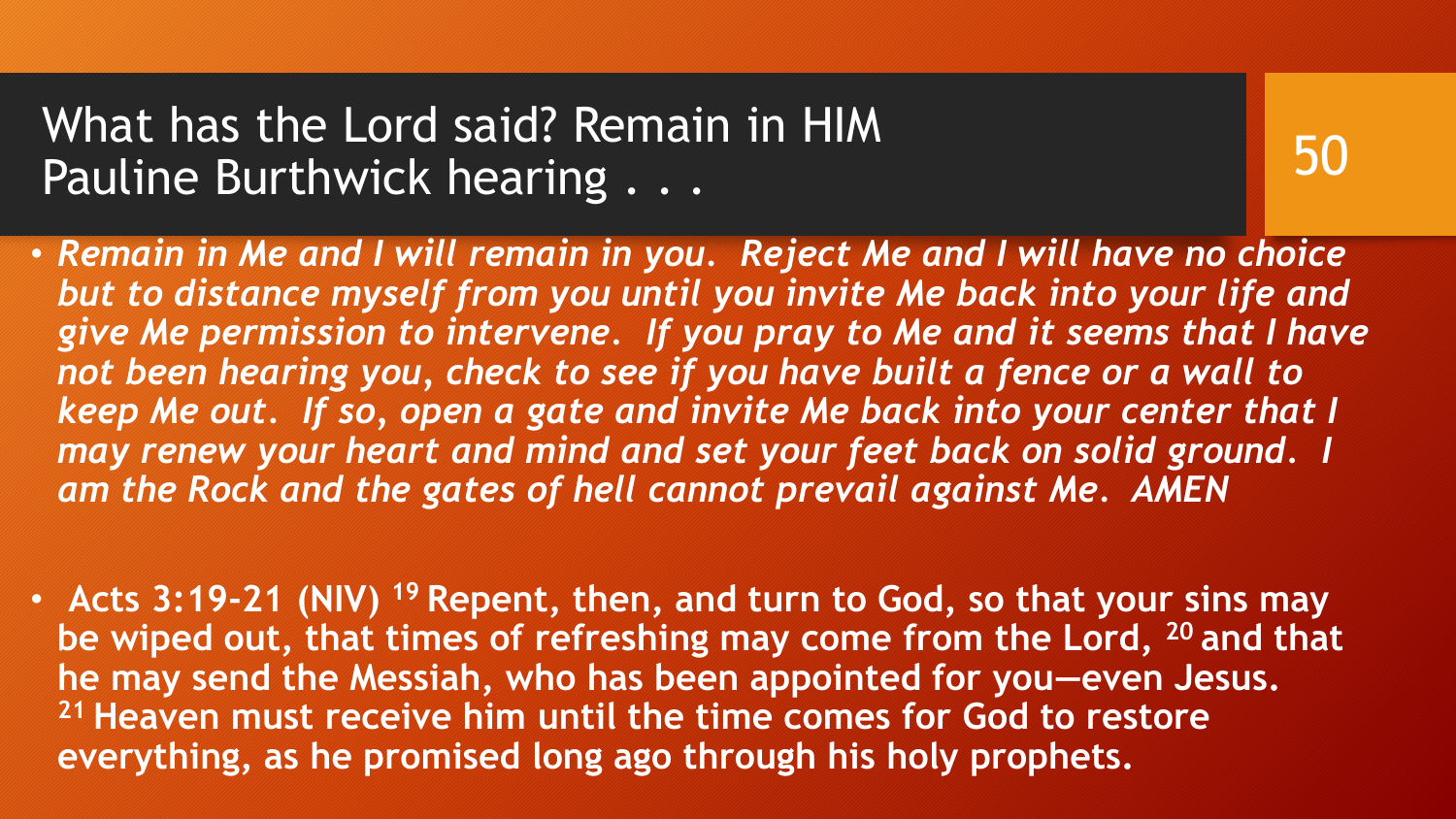#### What has the Lord said? One day God will be All in All

- 51
- **1 Corinthians 15:20-28 <sup>20</sup> But Christ has indeed been raised from the dead, the firstfruits of those who have fallen asleep. <sup>21</sup> For since death came through a man, the resurrection of the dead comes also through a man. <sup>22</sup> For as in Adam all die, so in Christ all will be made alive. <sup>23</sup> But each in turn: Christ, the firstfruits; then, when he comes, those who belong to him.**
- **<sup>24</sup> Then the end will come, when he hands over the kingdom to God the Father after he has destroyed all dominion, authority and power. <sup>25</sup> For he must reign until he has put all his enemies under his feet. <sup>26</sup> The last enemy to be destroyed is death. <sup>27</sup> For he "has put everything under his feet."[[a\]](http://www.biblegateway.com/passage/?search=1 Corinthians 15:20-28&version=NIV#fen-NIV-28746a) Now when it says that "everything" has been put under him, it is clear that this does not include God himself, who put everything under Christ. <sup>28</sup> When he has done this, then the Son himself will be made subject to him who put everything under him, so that God may be all in all.**